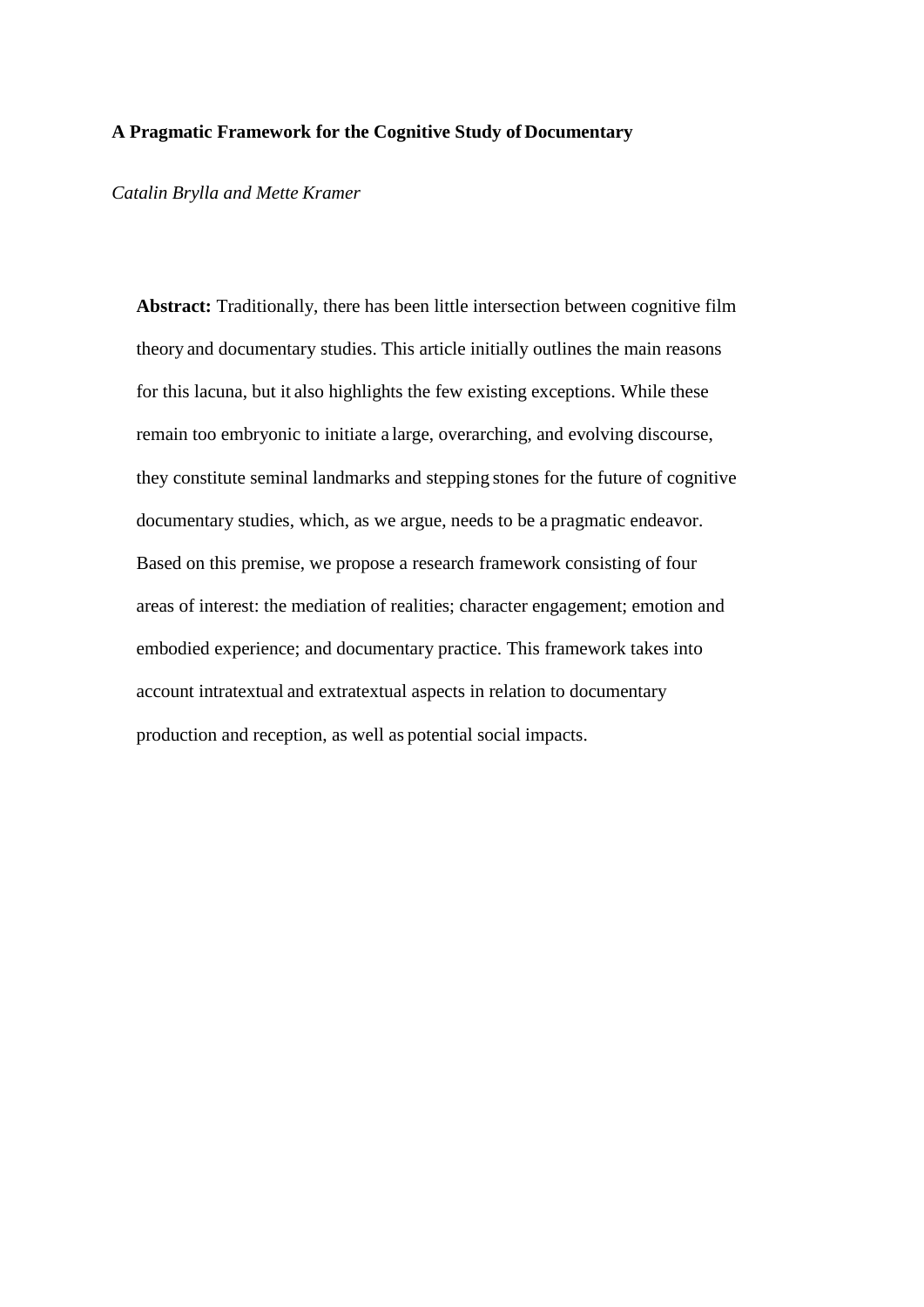*On the one hand … despite the seamless conjunctions of cinematic fiction and documented fact, we usually know the difference between the two. … On the other hand … insofar as all cinematic objects are equivalently composed of images and sounds be they fictional or factual, there is no necessary difference between the two at all*. (Sobchack 2004: 261)

The apparent paradox that Vivian Sobchack points out reflects the ambivalence found in scholarly approaches to documentary<sup>1</sup>— an ambivalence that results from the large spectrum of documentary forms and corresponding spectatorial receptions. The conceptualization and production of documentary is far more prone to a bricolage approach that intermixes different aesthetics, authorial interventions, viewing contexts, and modes of spectatorial address, whereas fiction films adhere in general to a relatively more homogeneous set of conventions, usually with the primary aim of constructing a coherent diegesis. Correspondingly, the study of documentary studies, too, necessitates a bricolage approach, combining paradigms, models, and methods from different disciplines. Furthermore, the institutional and sociocultural functions that frame documentary's production and reception often overlap, blurring the boundaries between, for example, reportage, reality TV, ethnographic film, docudrama, educational film, promotional video, and avant-garde film. From a metatheoretical perspective, this article suggests a pragmatic research framework concerned with the multitude of social, cultural, historical, and psychological factors informing the conception and reception of documentary. This framework, which is grounded and based on cognitive principles but is expandable across other disciplines, aims to examine the range of documentary forms and implications within a wider sphere than that of traditional film scholarship or filmmaking. It points to potentially fruitful avenues of research into documentary using a cognitive perspective, and encourages scholars to adopt a more deliberately pragmatic approach thereto.

"Documentary" is a multilayered concept that has undergone several modifications since its inception. These can be traced from John Grierson's early definition of documentary as the "creative treatment of actuality" (1966: 147–148) to John Corner's coinage of the term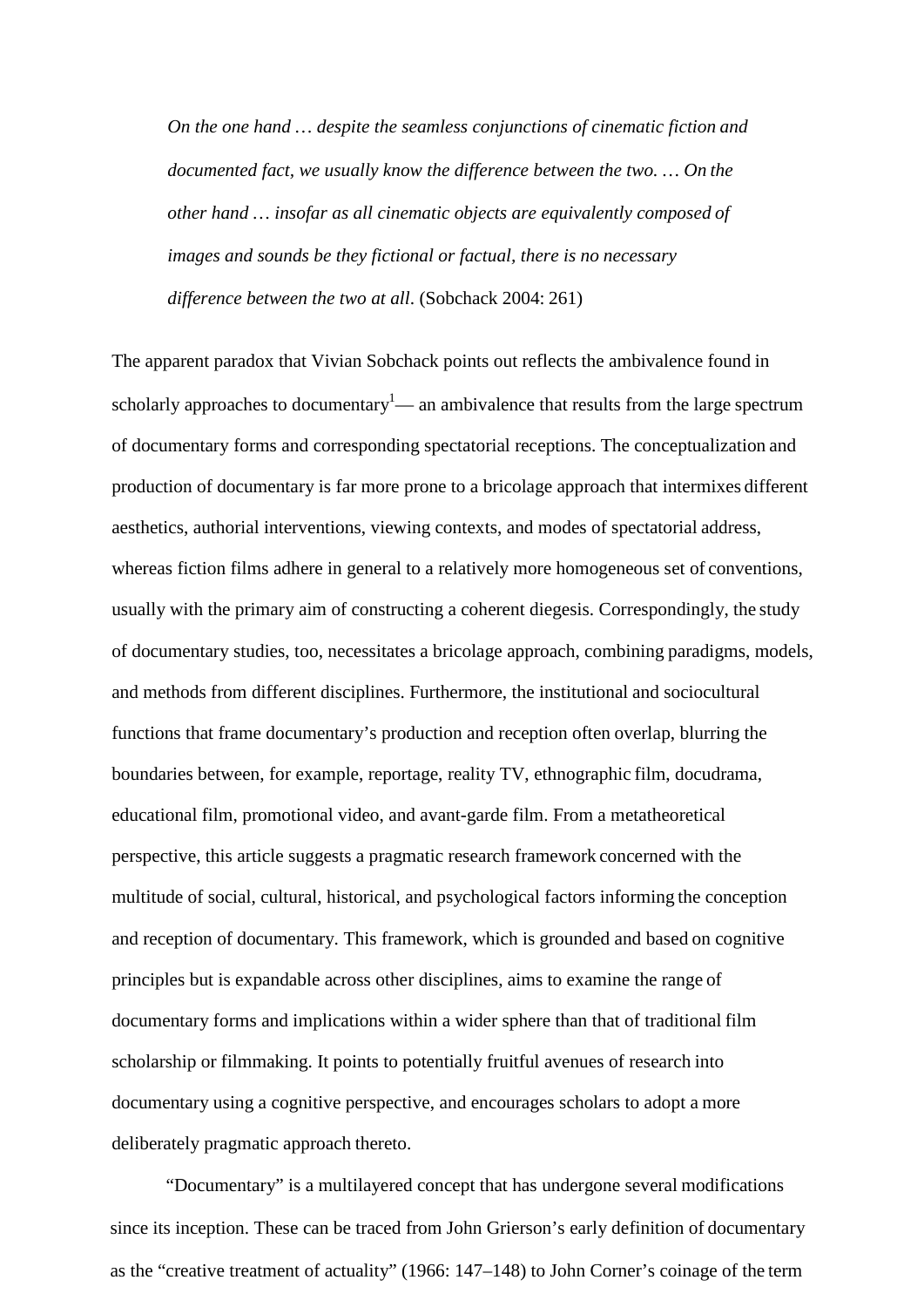"post-documentary," which he describes as the "result of the widespread dispersal (and, in part, perhaps dissipation) of documentarist energies and appeals across a much larger area of audio-visual culture" (2000: 688). Corner, however, is prudent to mention that the prefix "post" does not suggest the collapse of documentary into postmodern doubt; rather, it refers to the move away from a rhetorical and didactic form of communication to an emphasis on cultural and commercial popularity, as seen in the expanded range of formats of realist-factual entertainment (688). This represents a significant shift from the style of documentary prevalent in Grierson's era, which was more confined in terms of form, production, and spectatorship to the current heterogeneous array of popular and democratic audiovisual nonfiction genres consumed (but also to a large degree produced) by a mass society.

<span id="page-2-0"></span>Studying documentary from a cognitive studies perspective yields opportunities to account for this heterogeneous array of formats and functions, since living in a massmediated culture, in which reality is filtered through the prism of factual media, Western audiences' emotional and cognitive comprehension of the world is, to a significant extent, informed and consolidated by documentary. A cognitive approach can illuminate the conception, production, exhibition, and reception of documentaries, exploring intratextuality (in which filmmakers employ narrative and aesthetic strategies to achieve particular audience responses and effects) and extratextuality (whereby filmmaking practices and sociocultural traditions negotiate the indexical link between representations and their real-life counterparts). The interplay between these levels renders documentaries potentially more significant than fiction films in terms of our perception of and interaction with the real world, appreciably contributing to how we construct our social, cultural, and individual identities. After all, the two unique features of documentary spectatorship (as compared to fiction) are first an awareness of the real-life implications of the viewed content (Eitzen 2007) and second the assumption that documentaries make factual assertions, unless there are concrete reasons to believe otherwise (Plantinga 2013: 44).

The article will first discuss existing intersections of cognitive theory and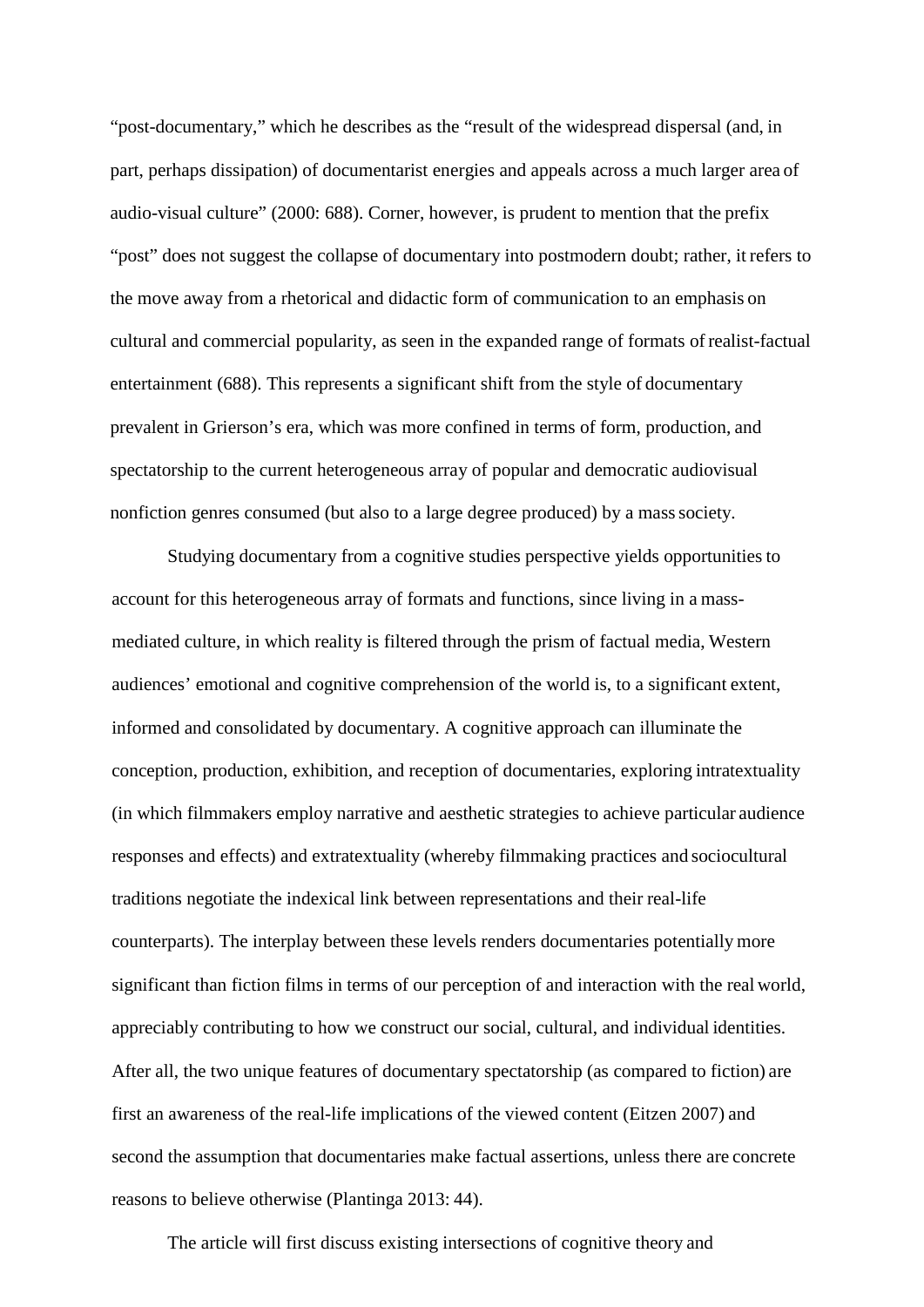documentary studies, outlining the main reasons why these two fields have not yet significantly converged. The few scholarly exceptions to this lacuna are acknowledged and highlighted as significant landmarks for establishing a pragmatic, interdisciplinarydiscourse. This is followed by the proposition of a research framework consisting of four areas of interest: the mediation of realities; character engagement; emotion and embodied experience; and documentary practice. The framework takes into account the intratextual and extratextual context of documentary production and reception, as well as its social impact. The aim is not to prescribe a comprehensive theoretical model, but to encourage the reconfiguration and expansion of existing frameworks (in both cognitive and documentary film studies) to address the wide spectrum of documentary, including classical as well as contemporary formsthat deviate from the doctrine of factuality, such as essay films, performative documentaries, docudramas, and animated documentaries. Hence, instead of providing a detailed case study for the application of the entire framework, the article offers some short examples of films that could be expanded on in future research.

## **The Intersection of Cognitive Theory and Documentary Studies**

<span id="page-3-0"></span>Historically, the convergence between documentary and cognitive film studies has been inhibited by a somewhat ossified division, which is the result of a number of assumptions held by scholars in both fields. For their part, documentary scholars generally deem cognitive models too limited: they lament that by using scientific paradigms based on the concept of a universal, hardwired audience reception cognitive models have neglected sociocultural and historical contexts (e.g., Smaill 2010: 8), and have also limited the levels of spectatorship to knowledge acquisition through rationalist inquiry, such as narrative comprehension (e.g., Renov 2004: 149). At first glance, the existing body of work in cognitive film studies appears to justify the first assertion because, apart from occasional acknowledgments of social, cultural, political, and historical contexts in theoretical texts (e.g., Bondebjerg 2017; Peterson 1996; Plantinga 2009), rigorous applied studies are—at best—few and far between.<sup>2</sup> There is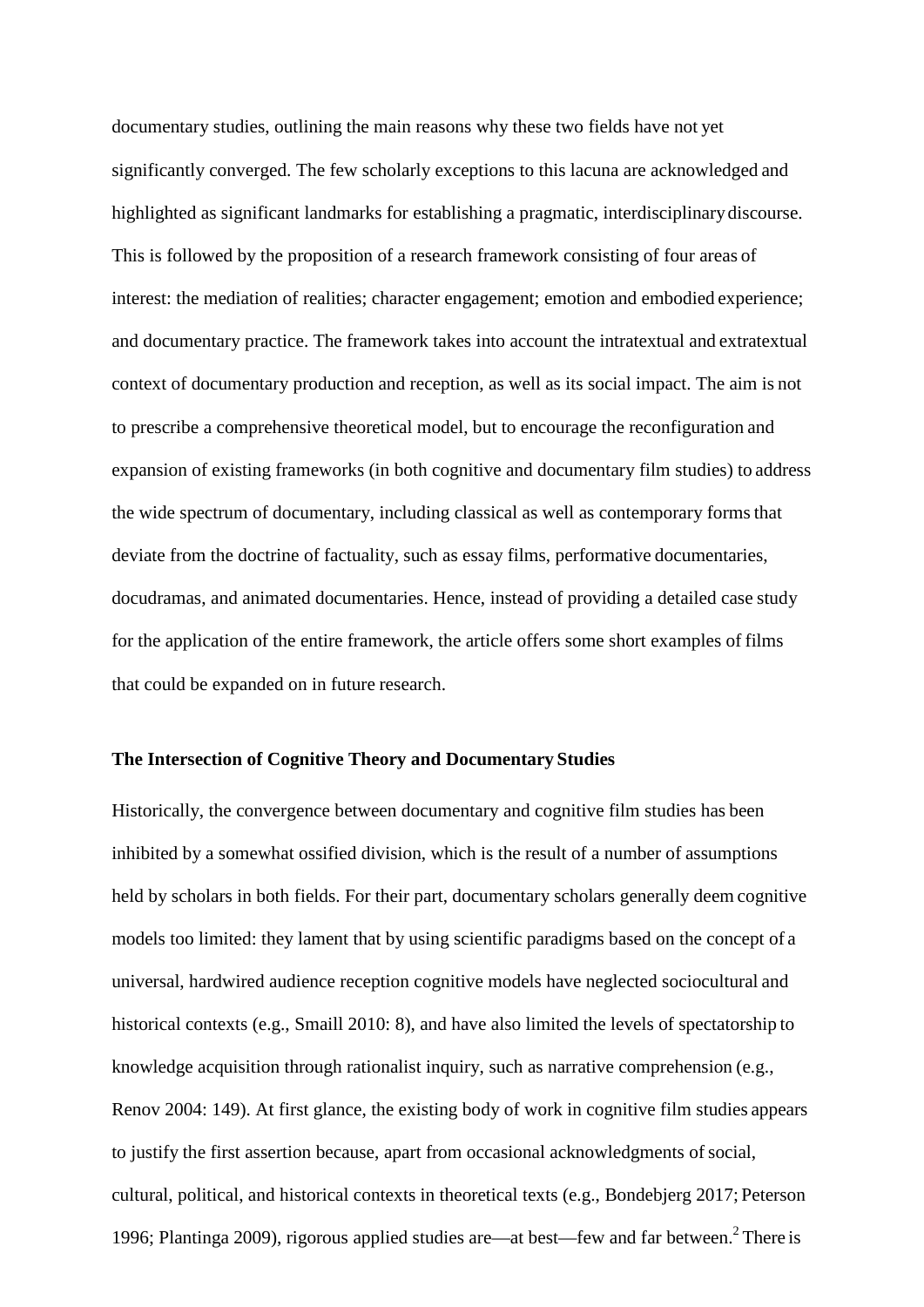also little evidence to dispel the second assumption because, although cognitive film scholars have begun to eschew strictly rationalist modes of inquiry in favor of analytical models that take affective and subjective viewer experience into account, this development has had little exposure or acknowledgment outside the discipline itself. The result is that noncognitive film scholars hold relatively fossilized views about the perceived stagnant and conservative nature of cognitive theory.

Meanwhile, cognitive film scholars have largely privileged the analysis of fiction film over that of documentary, a tendency that is mainly attributable to four factors. First, cognitive film theory developed in the 1990s as (arguably) a theoretical alternative to the influential Marxist, psychoanalytic, semiotic and poststructuralist Screen tradition (Bordwell and Carroll 1996; Plantinga and Smith 1999; Tan 1996), and since the Screen scholars focused mainly on fiction, it was logical that the cognitivists would also pursue theirresearch in this area.

Second, despite Corner's suggestion that documentary is becoming increasingly mainstream, audience appreciation of documentary is still perceived to pale into insignificance beside the overwhelming popularity of mainstream fiction. Given that one of the aims of cognitivists is to analyze prototypical narratives in order to understand our preoccupation with, and the pleasure we derive from, watching mainstream films (Shimamura 2013: 4), it is perhaps not surprising that documentary is thought to offer little scope for the study of mainstream audiences. However, this assumption fails to take into account the fact that, although cinema documentaries have a still-limited (albeit growing) popularity, documentary content on television (especially reality TV, infotainment, and newscasts) and online (in the form of compilation films, mashups, and audiovisual memes) is becoming increasingly popular and ubiquitous.

<span id="page-4-1"></span><span id="page-4-0"></span>A third factor that skews cognitive research toward the study of fiction is the continued acceptance of the classic definition of documentary as rhetorical or didactic, a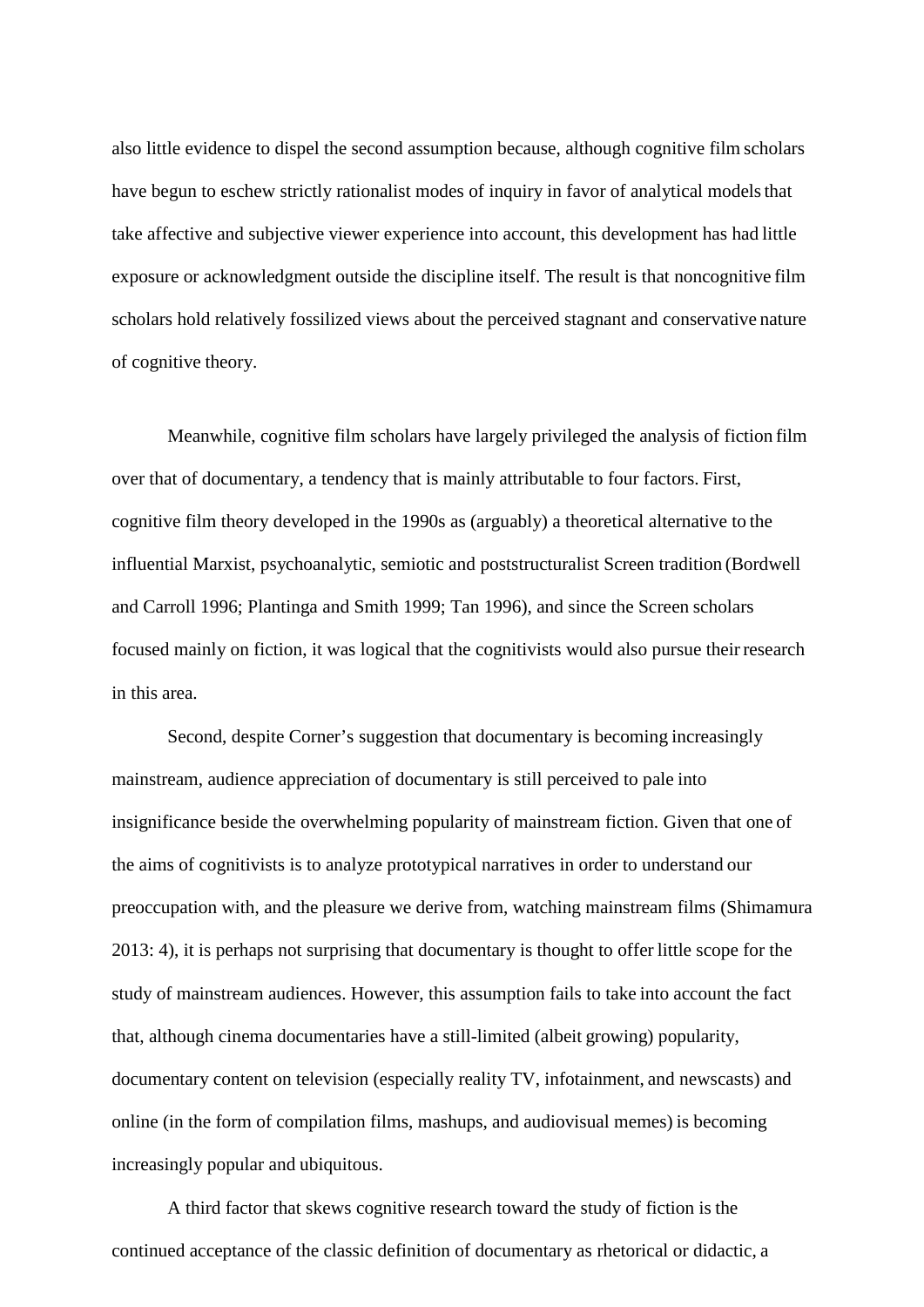"discourse of sobriety" (Nichols 1991: 3) that is incapable of eliciting the same high-level emotions and character engagement as fiction narratives. However, although this description may apply to documentaries such as wildlife films or current affairs, it does not hold true for documentary forms, such as character-driven observational documentaries, that are more closely aligned with fiction.

<span id="page-5-0"></span>The final factor is the contrasting perception that documentaries use the same aesthetics and produce the same cognitive responses as fiction films (see, e.g., Shimamura 2013: 21) and that most cognitive models will apply equally well to both. This assumption, however, only appears plausible in light of bottom-up approaches analyzing sensory and lowlevel cognitive responses (as these may indeed be identical for fiction and nonfiction film), but it excludes essential top-down considerations, such as the spectator's evaluation of whether and to what degree the content is fiction or nonfiction. These last two contradictory perspectives, one based on the opposition and the other on the correspondence between fiction and nonfiction films, reflect Sobchack's (2004) aforementioned reference to the paradox of documentary. This is arguably symptomatic of its relatively amorphous nature, which encompasses the diverse spectrum of forms and functions involved in the evocation of different types of "documentary relationship" with viewers. Thus, although the perspectives outlined above may apply to particular cases, they are far less easy to defend as general propositions.

Yet, despite these barriers, there have been tentative intersections between documentary and cognitive theory. For example, documentary studies occasionally make explicit reference to spectatorial cognition in relation to narrative and aesthetics (e.g., Austin 2007; Corner 2008; Richardson and Corner 1986) and the representation of space (e.g., Chanan 2010). However, the majority of studies exhibit only faint traces of cognitive considerations, as when textual analyses merely draw inferences about audience reception (e.g., Nichols 1994; Renov 1993; Winston 2008) or categorize documentaries as particular "types" (e.g., Nichols 2001; Ward 2005). Meanwhile, some documentary scholars have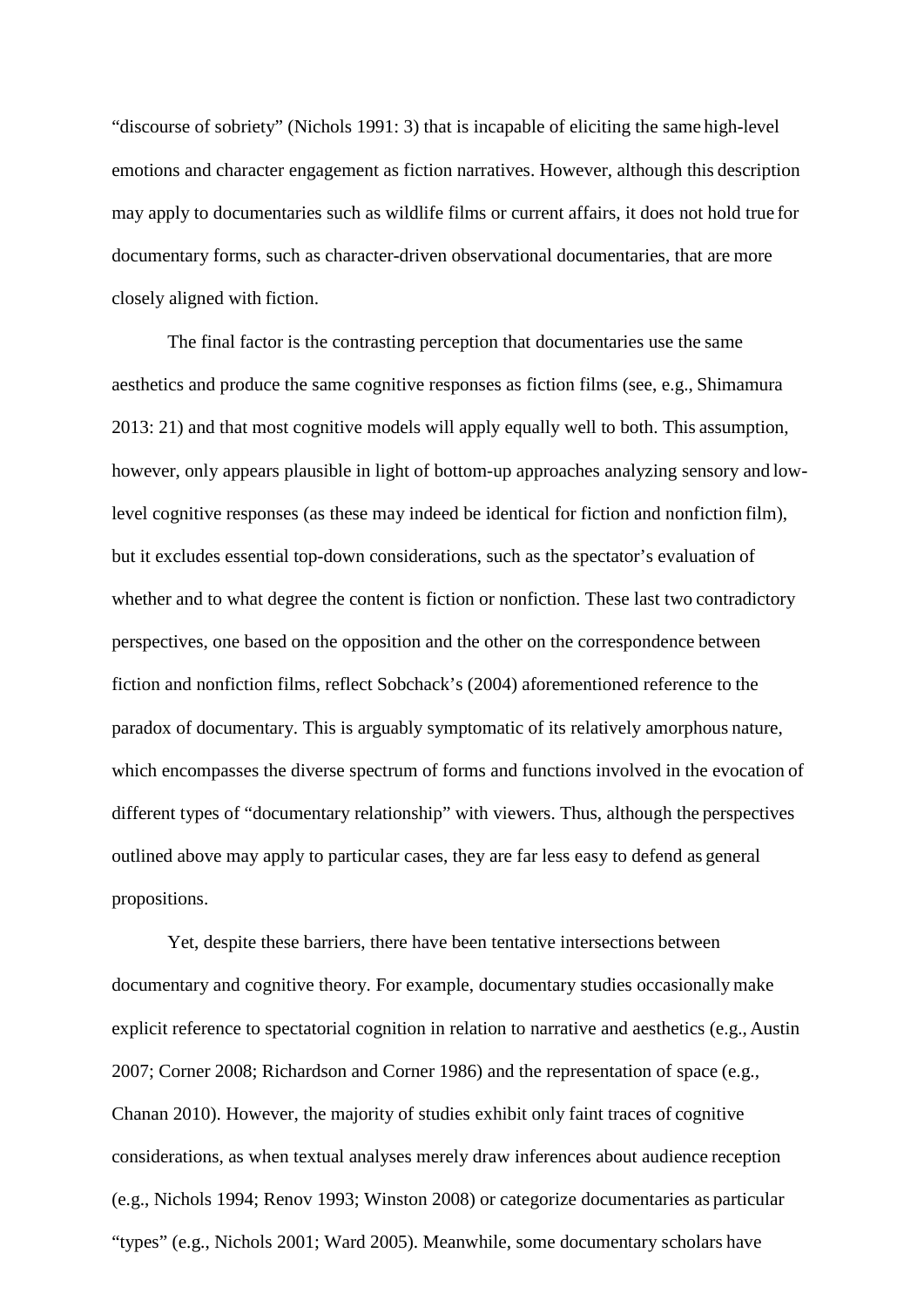adopted ethnographic (e.g., MacDougall 1998, 2006; Pink 2009) and psychoanalytic (e.g., Cowie 2011; Renov 2004; Piotrowska 2013) perspectives in order to address general questions about the role that emotions and embodied experiences play in documentary production and reception. Nevertheless, for the most part these texts do not rely on psychological ideas or models that originate in empirical studies or in theoretical discourses in the cognitive and affective sciences.

<span id="page-6-1"></span><span id="page-6-0"></span>On the other hand, a handful of cognitive film scholars have engaged in the study of documentary, highlighting in particular its specificity when compared with fiction (e.g., Carroll 2003; Currie 1999; Eitzen 2007; Plantinga 2005; Ponech 1999), its different modes of narrative address (e.g., Odin 1989; Plantinga 1997; G. Smith 2007), and its audience reception (e.g., Bondebjerg 1994; Eitzen 1995; Plantinga 2013). But although these are seminal texts, they remain largely embryonic—isolated bridgeheads between the two fields. The intersection between cognitive film theory and documentary studies still awaits the development of an overarching discourse that builds on, adapts, expands, or revises these pioneering studies.

<span id="page-6-2"></span>Such a discourse would need to go beyond the much-rehearsed ontological question of what documentary is and semiotic arguments about the indexical relationship between *representation* and *represented*. Cognitive discourses can of course make an important contribution to the exploration of these areas; however, focusing solely on these subjects risks limiting the potential for cognitive approaches to create a new theoretical and empirical agenda. In addition, a generalizing discourse about the nature of documentary is highly problematic, as it potentially reduces the study of the vastly diverse documentary forms, institutions, platforms, and audiences that have emerged over the last few decades to the production of what C. Wright Mills (2000) calls "grand theories" that proffer abstract, deterministic, universally applicable deductions. Carl Plantinga (2005) underlines this point by using the example of two recurrent documentary models found in scholarly work, "documentary as indexical record" and "documentary as authorial assertion," to illustrate his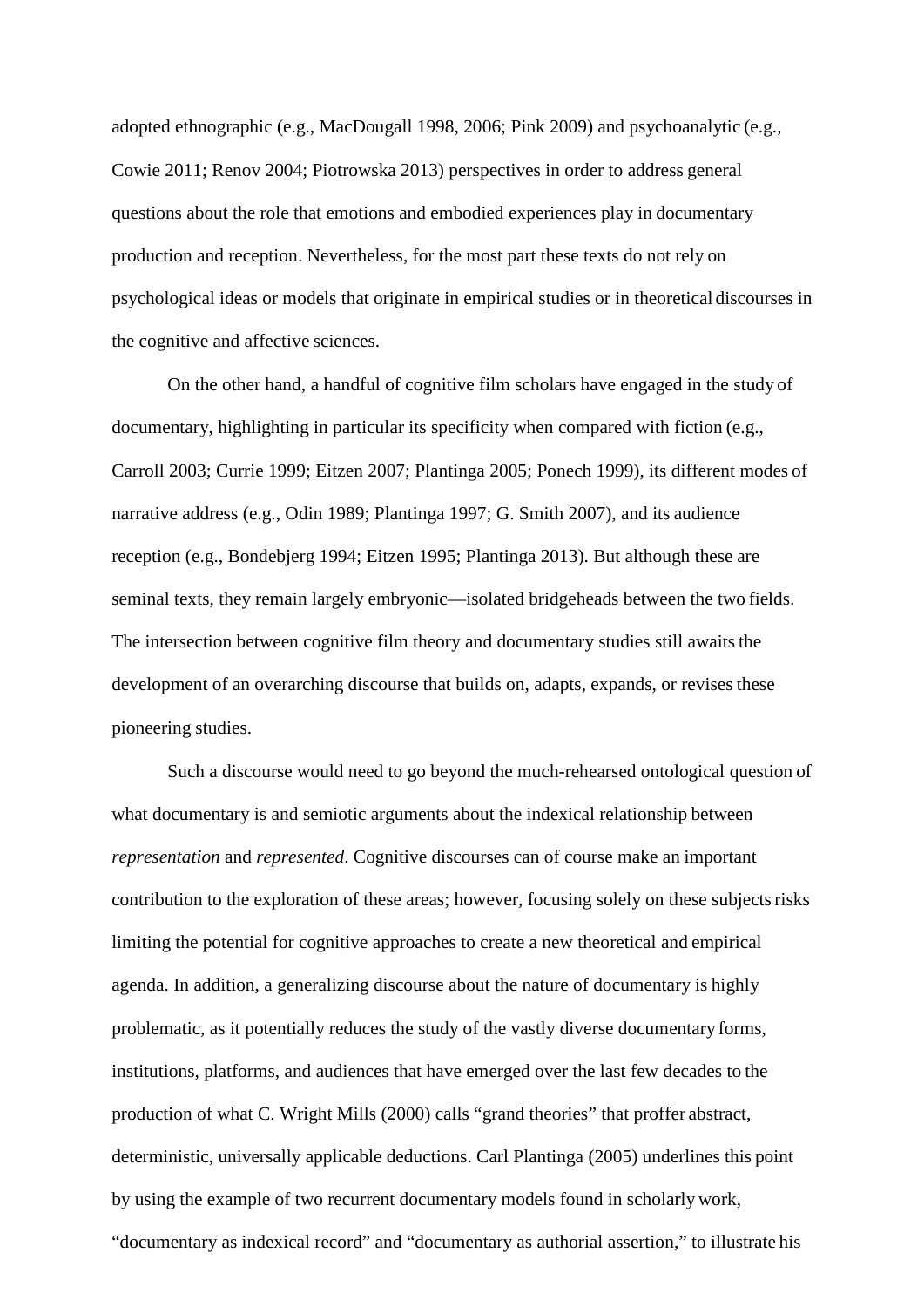argument that the models' abstract generalizations fail the applied test of real case studies. The study of documentary therefore calls for a pragmatic approach, in which even ontological and indexical issues could prove useful if embedded in the investigation of a very particular body of films or a specific case study.

#### **A Pragmatic Approach**

Pragmatism, in combination with Maurice Merleau-Ponty's and Martin Heidegger's phenomenological ideas, is a major paradigm in the relatively recent strand of embodied cognition studies (see, e.g., Madzia and Jung 2016: 3–5; Wang 2015) that focus on the "4EA" (Embodied, Embedded, Enacted, Extended, Affective) properties of cognition. Mark Johnson (2006: 371) attributes this pragmatic turn in particular to John Dewey's argument that human experience is an amalgamation of biological and cultural matrices, and thus needs to be studied through a variety of disciplines, including neuroscience, linguistics, developmental psychology, cognitive psychology, anthropology, and sociology.[3](#page-4-0)

Our application of such a pragmatic approach to documentary analysis follows in the footsteps of three scholars, Ib Bondebjerg, Dirk Eitzen, and Carl Plantinga, whose pragmatist and phenomenological ideas have two common denominators: the premise that the evaluation of "reality" is located in the perceiver rather than in metaphysical discourse and the presupposition that documentary spectatorship is shaped by the degree of filmic mediation relative to particular viewing contexts. Eitzen (1995: 92) provides the basis for the premise with his description of documentary as a "mode of reception" that needs to be studied not as a kind of "film text" but as a kind of "reading." This reception-driven approach largely bypasses questions about the actual definition of documentary (98). It also places the locus of ascertaining the degree of *factuality* and the degree of *fictionality* in the viewer, resonating with Sobchack's (2004: 261) phenomenological idea that the difference between documentary and fiction ultimately represents the difference experienced in the viewer's consciousness when actively engaging with and evaluating cinematic objects. Eitzen also concludes that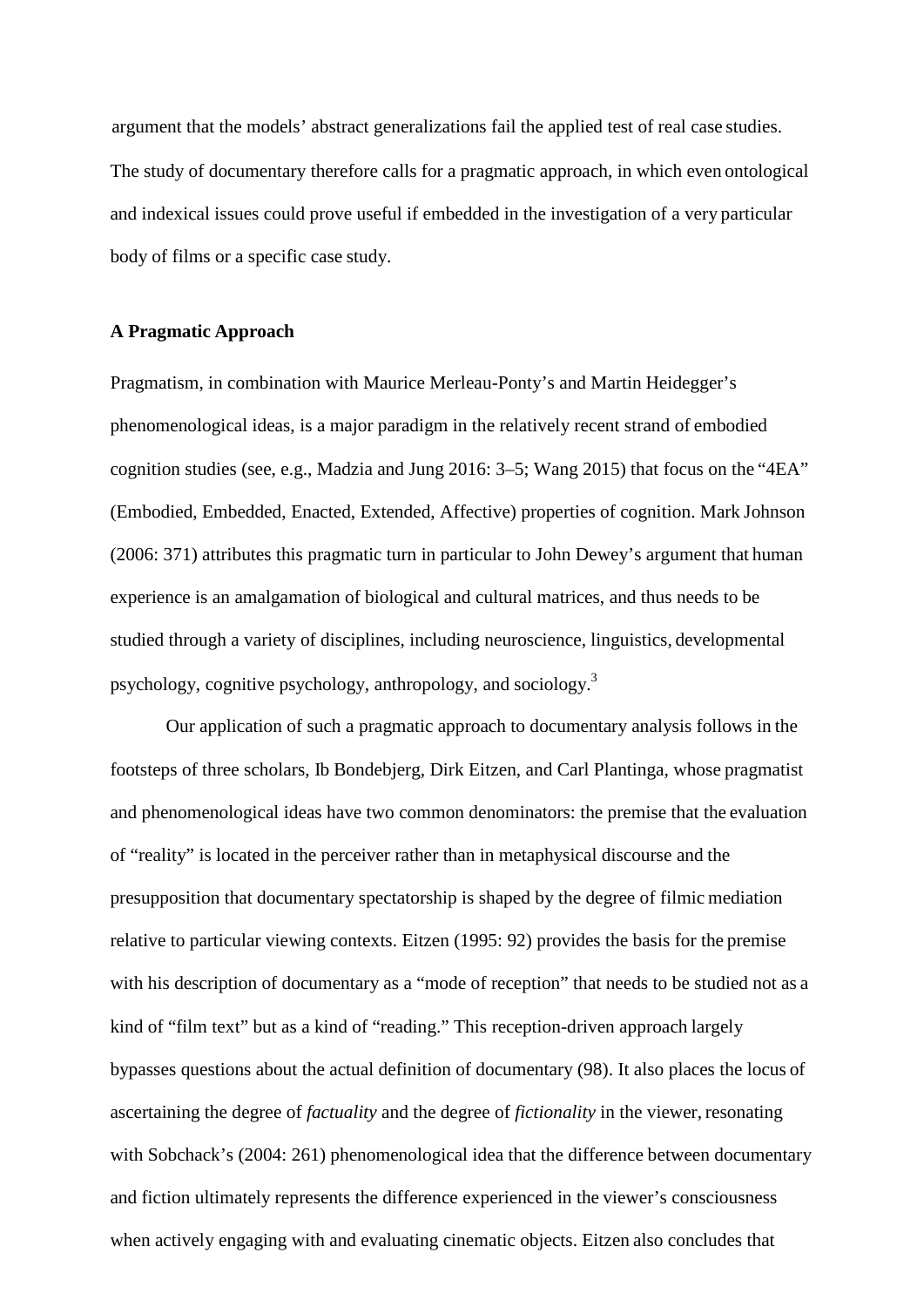"[d]ocumentaries are presumed to be truthful, even though considerations about the veracity of particular [authorial] assertions may play little role in how viewers actually make sense of them" (1995: 88). The study of documentary spectatorship therefore needs to go beyond indexical concerns about objectivity, factuality, and truth claims to analyze the spectator's cognitive and affective perception of the documentary's "mediated" reality, in which the degree of mediation is as variable as the spectator's awareness of it.

In a similar vein, Bondebjerg (1994: 82–83) argues that the pragmatic approach requires the mapping of textual, social, and cultural elements in relation to psychological frameworks as well as institutional practices. This mapping relates not only to the study of audiences, but also to the study of filmmakers and their practices. He considers documentary reception as an intersubjective mediation of reality involving a "communicative contract" between film/filmmaker and audience, which is shaped by filmmaking practices and the audience's schematic configurations of mental frameworks based on their perceptual and embodied capacities, as well as their past experiences (66–67). Plantinga (2013: 43–46), too, stresses the importance of a contextual, grounded, and reception-focused line of inquiry, arguing that when confronted with truth claims (for example, in social-activist documentaries), audiences understand that documentaries are structured rhetorical discourses and evaluate the film's indexical veracity using textual cues, the reputation of the filmmaker or institution, critics' reviews, and common-sense psychology. Eitzen's, Bondebjerg's, and Plantinga's pragmatic ideas integrate dimensions of documentary spectatorship based on intratextual, extratextual, and intertextual considerations, thus enabling the researcher to survey the large spectrum of documentary forms and functions. Interestingly, although not a cognitive discourse per se, Nichols's (2001) pivotal taxonomy of "documentary modes" is very much attuned to this methodology. These modes (poetic, observational, interactive, expository, performative, and reflexive) may not be sufficiently comprehensive to account for more contemporary documentary forms, such as animated documentaries, and only allude to cognitive and emotional processes without actually using related theoretical models, but they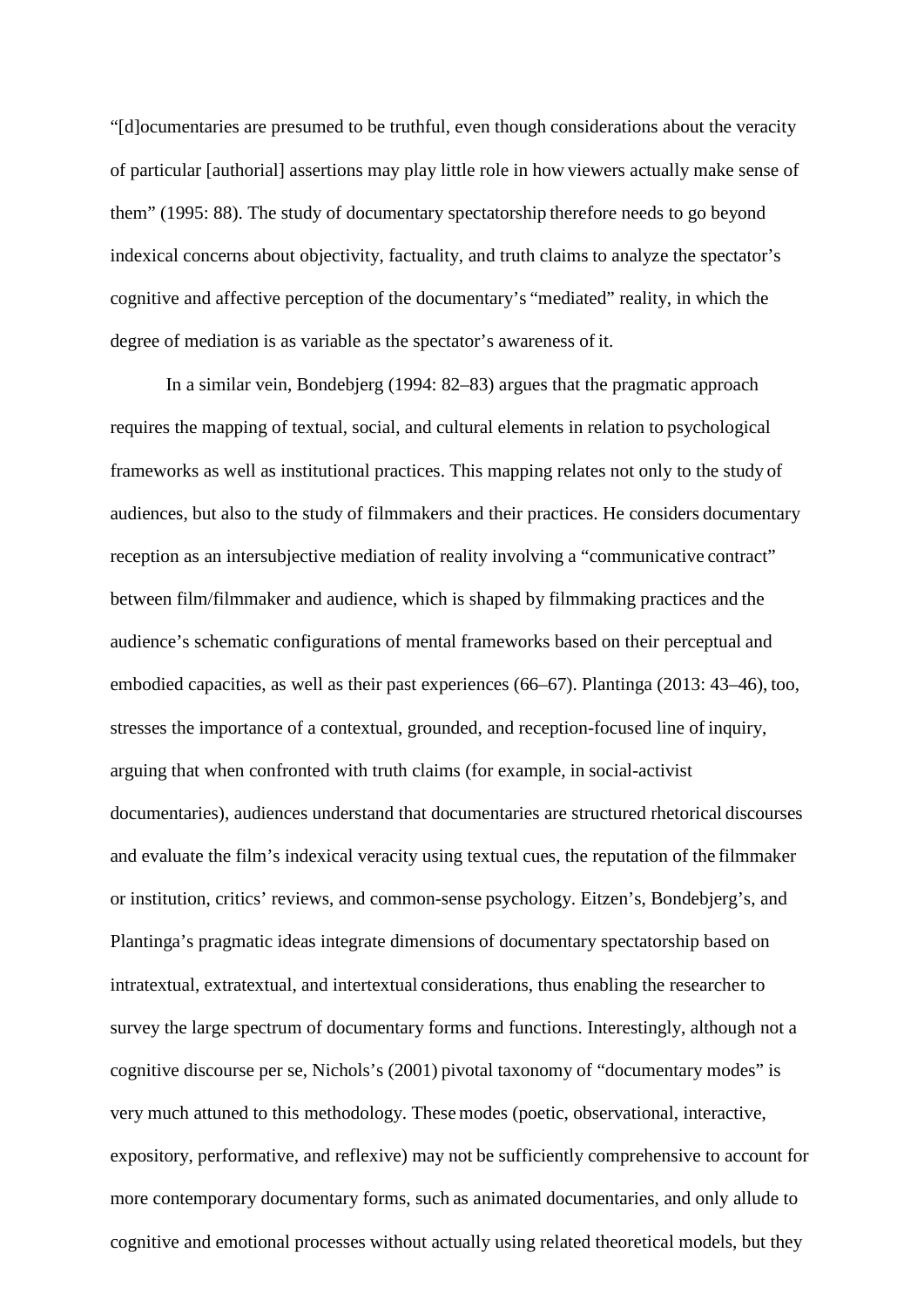still constitute prototypical categoriesthat are pertinent to the examination of the narrative, aesthetic, sociocultural, and intertextual schemas ingrained in spectators and filmmakers. In addition, they are interdisciplinary, in that they are loosely based on theories adapted from fields such as documentary studies, cultural studies, anthropology, philosophy, and film practice itself.

The point is that a pragmatic-cognitive study of documentary requires the building of bridges between the natural sciences, social sciences, and humanities, as well as between film theory and practice. Bondebjerg (2015) argues that such an interdisciplinary collaboration is essential for an understanding of the way human cognition and emotion operate in culture and society; biology (particularly neurobiology) is necessarily embedded in that understanding. In essence, he reiterates Charles Percy Snow's classic call for a dialogue between the (natural and social) sciences and the humanities (Bondebjerg 2015: 2)—a partnership that could prove highly efficient in triangulating the analysis of documentary spectatorship and authorship.<sup>[4](#page-4-1)</sup>

Although mostly applied to fiction films, contemporary cognitive film studies feature this kind of dialogue between what Ted Nannicelli and Paul Taberham (2014) identify as two key strands within the discipline: a newer strand, informed by the methodology of the natural sciences, that seeks to generate empirical data based on the experience of film texts, and a more traditional strand, shaped by theoretical frameworks, that tests hypotheses through models adopted from modern psychology and underpinned by methods used in the humanities.

#### **A Research Framework in Lieu of a Spectatorship Model**

Cognitive approaches to film traditionally conceive schematic models that attempt to describe sensory, emotional, or cognitive processes in the viewer. For instance, Per Persson's(2003: 39) film reception model (Figure 1) outlines three basic elements of film viewing: "meaning" is generated in relation to the film text ("discourse") and to spectator dispositions that are shaped by the current film's viewing, by past film viewings, and by "everyday life" (i.e.,real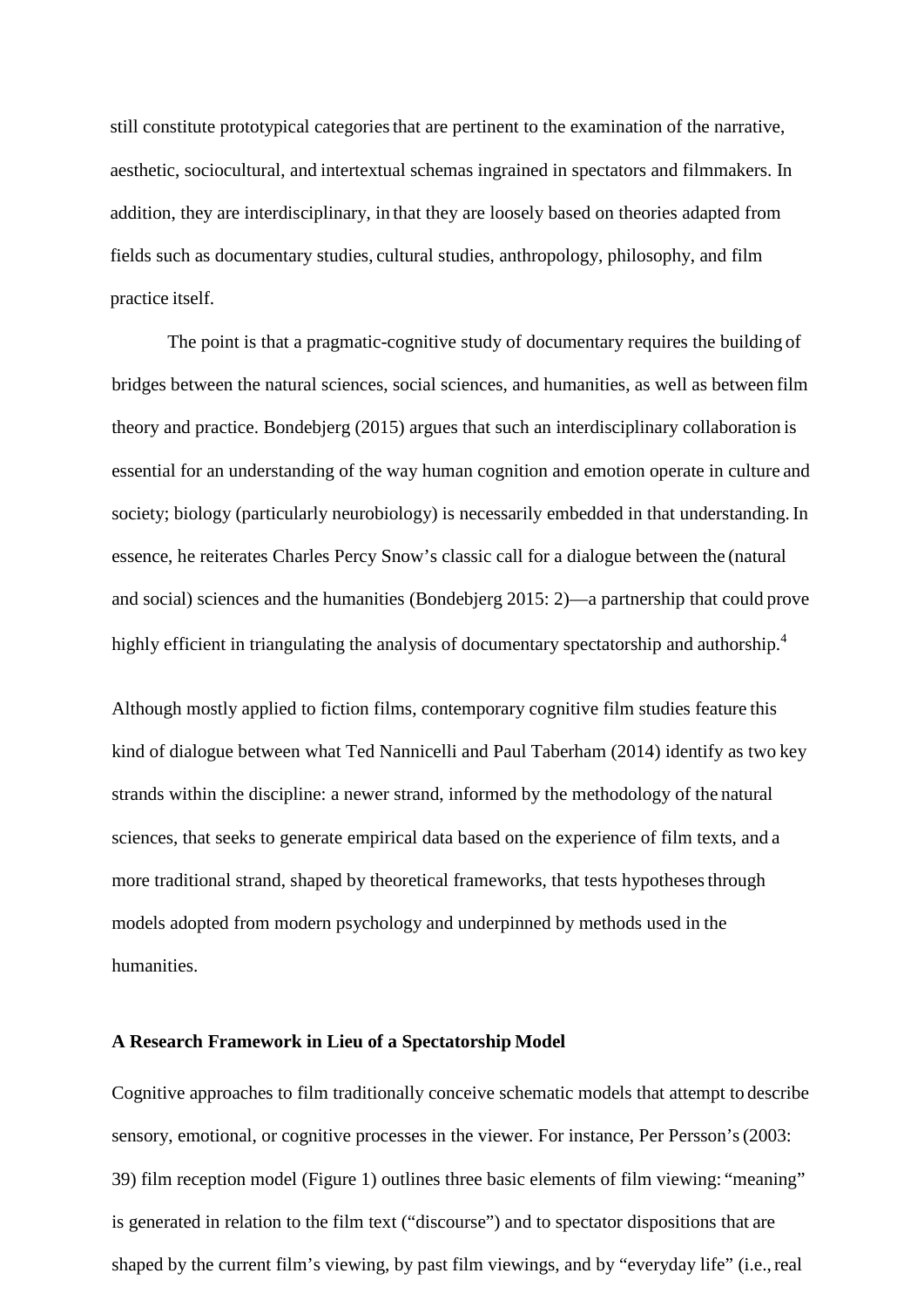life). Persson uses the word "meaning" in its broadest sense to denote the coherent mental interaction of the film with the spectator (2003: 19ff.), which he develops into a more intricate model of multiple levels of meanings, starting at a nonrepresentational level (lowlevel cognition of, for instance, shapes and colors) and finishing at an interpretational level (high-level cognition of, for instance, social themes) (2003: 26–37).





# **Caption: "Persson's model of how meaning emerges from understanding. Diagramby Younhee Jung. Reprinted from Persson 2003: 24.**

Transposing Persson's model to documentary would incur several problems related to the previously mentioned critiques of cognitive approaches to film. First, the discourse would have to be linked to "everyday life," since it ultimately refers to real life rather than a fictional diegesis. Thus, the resulting "meaning" would have to be seen to reflect varying degrees of "real life" and have either a more direct or a more mediated relationship with reality. These linkages would be difficult to implement in this type of diagram, which establishes a universal schematic of film reception. Second, the model does not account for viewing contexts (e.g., institutional, sociocultural, historical, technological) that determine the authorial construction of the discourse as well as the generation of meaning in the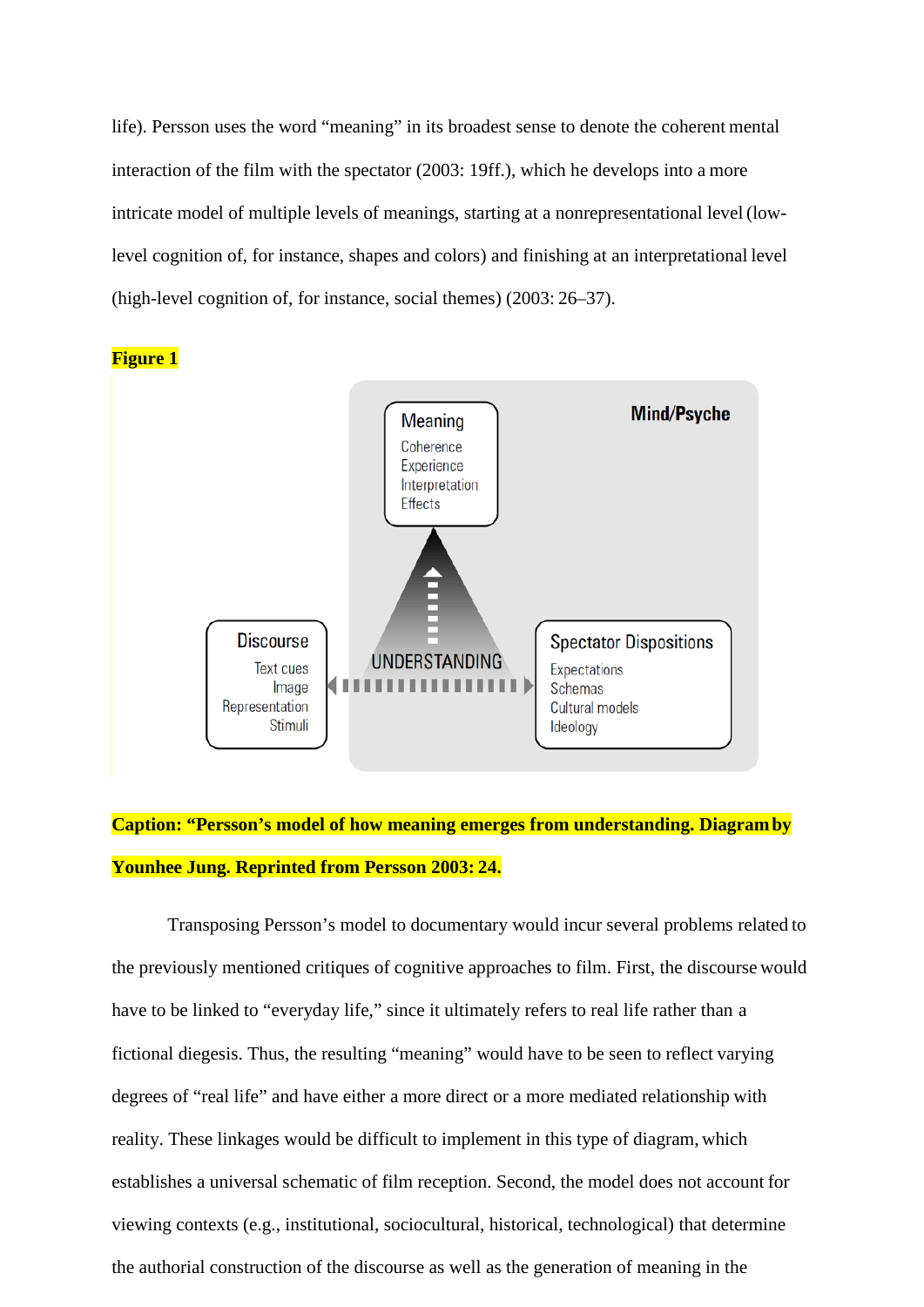spectator. Third, being a "reception" model (like most cognitive film models) it disregards the filmmaker (or institution) as a constitutive agent in constructing the discourse, shaping the meaning, and informing spectator dispositions. Moreover, by focusing on psychological structures, it also disregards the possible impact of films on behavior and social structures an essential aspect of documentaries. Fourth, the model is clearly located within cognitive psychology, providing little scope for interdisciplinary theoretical modeling in relation to noncognitive paradigms (e.g., phenomenology, anthropology, psychoanalysis).

That is not to say that Persson's theory is not useful to documentary analyses. On the contrary, the multiple levels of meaning he derives from his model, and which he outlinesin bottom-up and top-down configurations, contain essential insights applicable to documentary reception, such as the important distinction between sensorial perception and character engagement. However, for an emerging discourse that has yet to progress to the study of fiction film and that aims to foster interdisciplinary scholarship rather than predetermine or confine it to a particular discipline, a more flexible approach is required as a breeding ground for future models and research designs. Perhaps that is why the aforementioned scholars, Bondebjerg, Eitzen, and Plantinga, prefer to conceive loose and provisional guidelines and directions rather than comprehensive or deterministic models.

With this in mind, in lieu of a schematic spectatorship model we propose the use of a heuristic framework, with six areas of theoretical modeling, to study documentary (Figure 2). This not only integrates cognitive concepts on a theoretical level, but also informs the empirical investigation of film production and spectatorship through applied practice as manifested in audience research or the filmmaking process itself. Such a framework is supposed to provide scholars and practitioners with the conceptual tools they need to untangle questions related to the natural and social world, as well as affective and cognitive mechanisms, all of which frame the conventions and implications of documentary production and reception.

#### **Figure 2**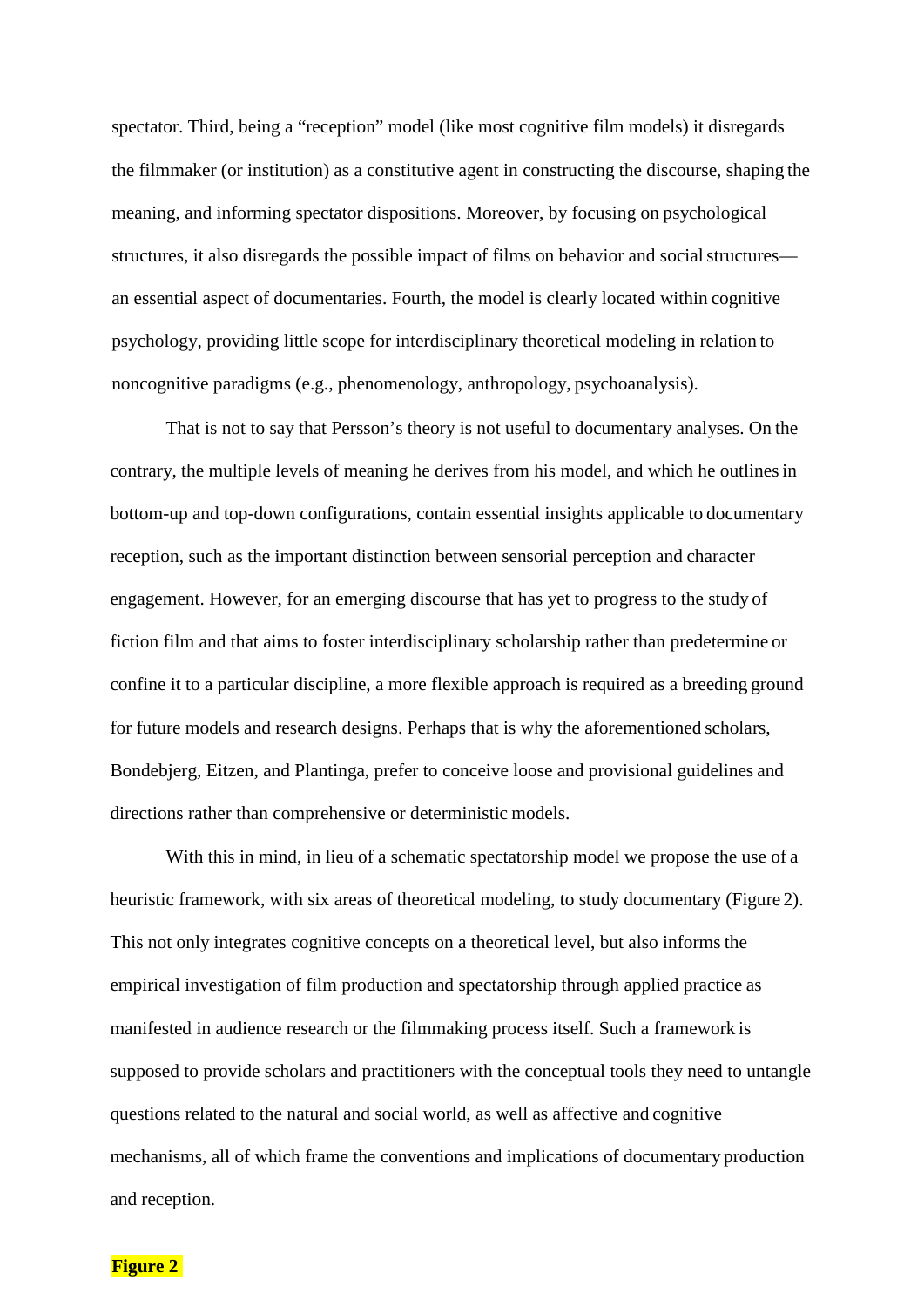| <b>Mediation of</b><br><b>Realities</b>                     | • Indexical knowledge and reality status<br>• Truth claims and evaluation<br>• Ethics                          | Contextual<br><b>Coefficient</b><br>Individual identity                                     |                         |  |
|-------------------------------------------------------------|----------------------------------------------------------------------------------------------------------------|---------------------------------------------------------------------------------------------|-------------------------|--|
| <b>Character</b><br><b>Engagement</b>                       | • Emotion through appraisal<br>• Automatic and controlled responses<br>• Moral evaluation and higher cognition | Social identity<br>Cultural identity<br><b>Historical context</b><br>Social schemas         | <b>Social</b><br>Impact |  |
| <b>Emotions and</b><br><b>Embodied</b><br><b>Experience</b> | • Sensory responses<br>• Embodied emotion<br>• Embodied cognition                                              | <b>Cultural schemas</b><br>Intertextual schemas<br>Narrative schemas<br>Situational context |                         |  |
| <b>Documentary</b><br><b>Practice</b>                       | • Production and authorship<br>• Filmmaker interaction with characters<br>• Filmmaker-audience loop            |                                                                                             |                         |  |

## **Caption: "Four areas of interest and theoretical modeling.**

#### **Diagram by the authors."**

It is important to reemphasize that this framework constitutes neither a model nor a taxonomy. A model would illustrate the process of documentary reception or the "life span" of a documentary (for example, authorial inspiration, research, production, exhibition, perception, and social impact). A taxonomy, on the other hand, would approach documentary by way of philosophically distinct topics (for example, epistemology, metaphysics, and axiology), different attributes (for example, textual features, interpretative strategies, and situational variables), or distinct discursive purposes (for example, conveying information, entertaining/engaging, changing minds/behaviors, and serving as a medium for social exchange).<sup>5</sup> These are all valid approaches, and we hope that our framework provides an impetus for cognitive and noncognitive scholars to engage with documentary in a cognitivepragmatic way that enables the rigorous formulation of such models and taxonomies.

However, the reason why we hesitate to formulate such systematic categorizations, proposing instead a more fundamental and heuristic approach, is that it would be counterintuitive and limiting to privilege one system over another at this preliminary stage,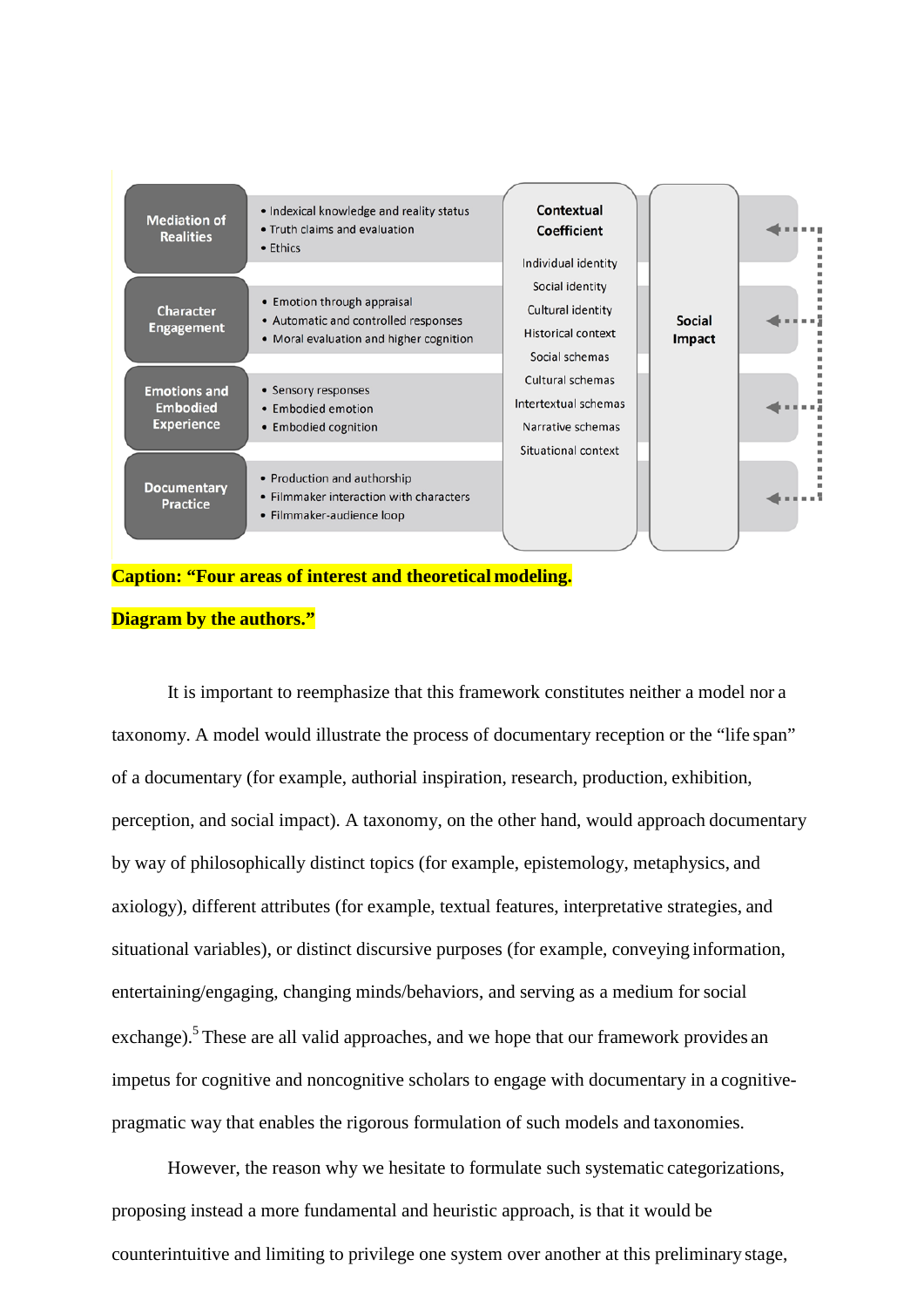especially for such a heterogeneous form and practice as documentary. Furthermore, a pragmatic approach does not warrant a long, cumbersome discourse about the most suitable system,but rather calls for a holistic and grounded perspective anchored in a particular research question relating to a concrete case study (whether this is a single film or a body of films that share similar attributes). Consequently, our framework is a combination of the possible models and taxonomies mentioned above. It represents an intuitive and heuristic rather than a systematic categorization, and it is based on our previous research, which includes theorization, empirical studies, and filmmaking practice, as well as the editing of our book *Cognitive Theory and Documentary Film* (Brylla and Kramer 2018).

The five modules in the above graphic are preliminary examples of different yet overlapping research focuses, suggesting possibilities for theory building, research, and analysis. Furthermore, in the spirit of pragmatism and interdisciplinarity, this framework is heterarchical and modular with multiple entry points, encouraging a grounded approach in which the specific case study and research context dictate which areas are used in what configuration as exemplified by the dotted arrows in the diagram. In the same vein, the listed items in each area are not exhaustive, and while they may reveal our position within a cognitive tradition we believe they provide enough scope for crossdisciplinarity. Forinstance, "character engagement" may invite the deployment of psychoanalytic models, while "emotions and embodied experience" may link well to affect theory.

This first area of interest, "Mediation of Realities," explores the complex relationship between represented and inferred reality as experienced and interpreted by the viewer, and addresses the perceived indexical relationship between audiovisual depictions and their real counterparts. This involves, for example, the evaluation of truth claims and ethical considerations, as well as the generation of emotions with implications in real life. The spectator's construction of reality is not only informed by the film text, but also by the way she frames the film according to her individual, social, cultural, and historical dispositions, as well as by her previous knowledge (cognitive schemas and scripts) of the topics and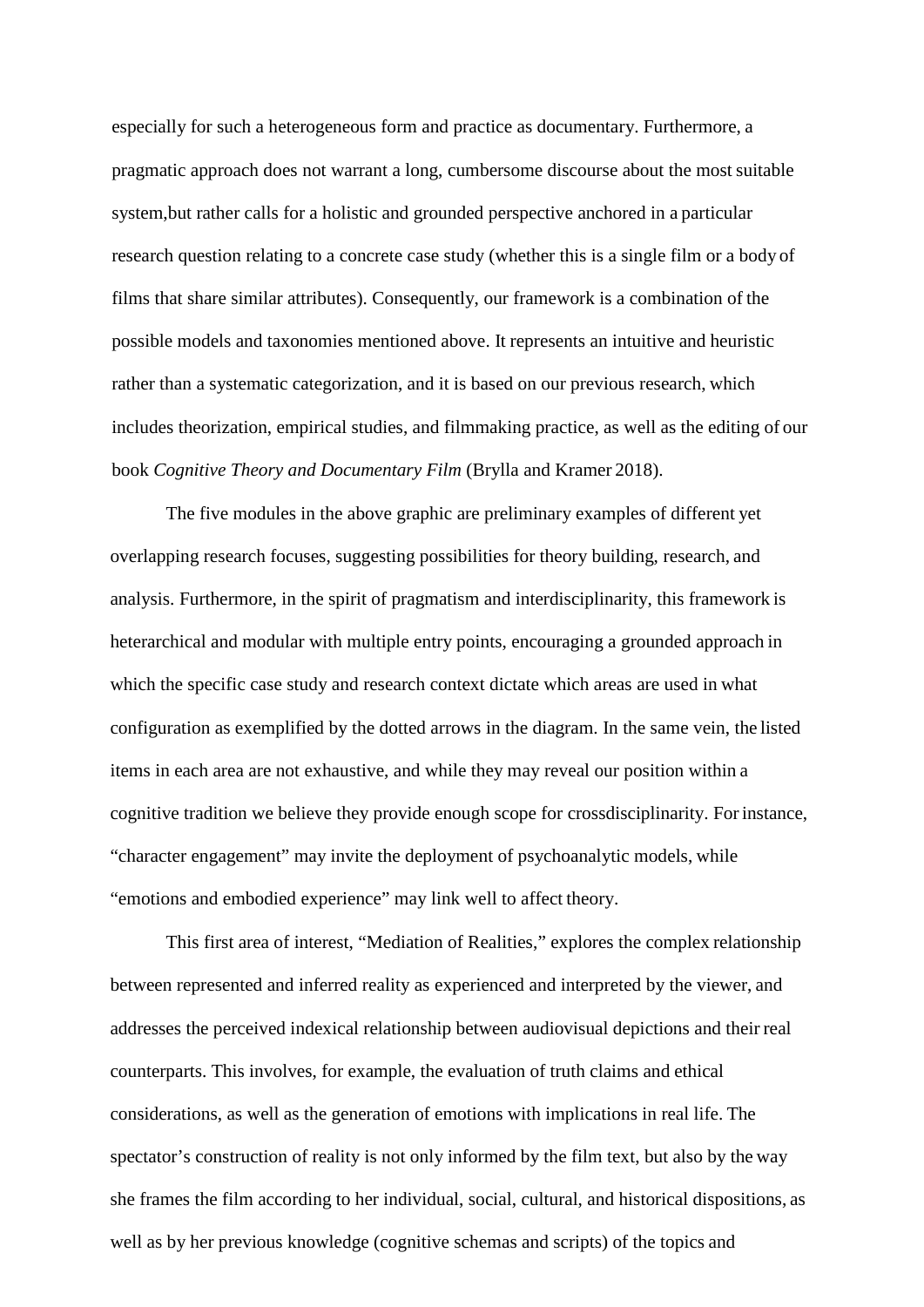characters represented. These converging mediation processes can also be used to explore the viewer's evaluation of authorship, for example in documentaries that reflexively reveal the production process, or where the viewer has prior knowledge or an intertextual awareness of the filmmaker's *modus operandi*.

A key aspect in this area is the spectator's evaluation of a film's reality status by judging its relationship to reality and the difference between fiction and nonfiction (see Barratt 2007). For documentaries, this evaluation results in what degree of factuality is perceived (i.e., what does or does not correspond to occurrences and people in real life). This consideration is especially pertinent to documentaries that overtly merge fact and fiction, such as Jean Rouch's ethnofiction film *Me, a Black* (1959), in which the characters act out selfscripted roles intermingled with their real, everyday lives. However, docudramas (or fiction films that claim to be based on real events) with a coherently scripted diegesis closely linked to historical events that are anchored in collective memory, such as the 9/11 film *United 93*  (Paul Greengrass, 2006), can also be subjected to reality-status checks, for example believing that certain elements are factual, accepting others as artistic license inherent to the dramatization process, or rejecting inaccuracies as either propaganda or oversights. The issue of dramatization also links to reenactments in documentaries that reflexively question the very notion of truth and knowledge acquisition, such as Errol Morris's docudrama miniseries *Wormwood* (2017). Morris's use of stylization and narrative ambiguity—iconically used in The *Thin Blue Line* (1988), the quintessential documentary homage to Akira Kurosawa's *Rashomon* (1950)—prompts the viewer to experience the film's narrative as a constructed artifact, thereby raising ethical and epistemological questions about the director's own practice and documentary's mediation of reality in general.

The second area, "Character Engagement," covers emotion generation through appraisal, automatic and controlled engagement responses, moral evaluation, and higher cognition in relation to screen characters and their situations. It focuses on the audience's engagement with screen characters, an area that has been of major interest to cognitive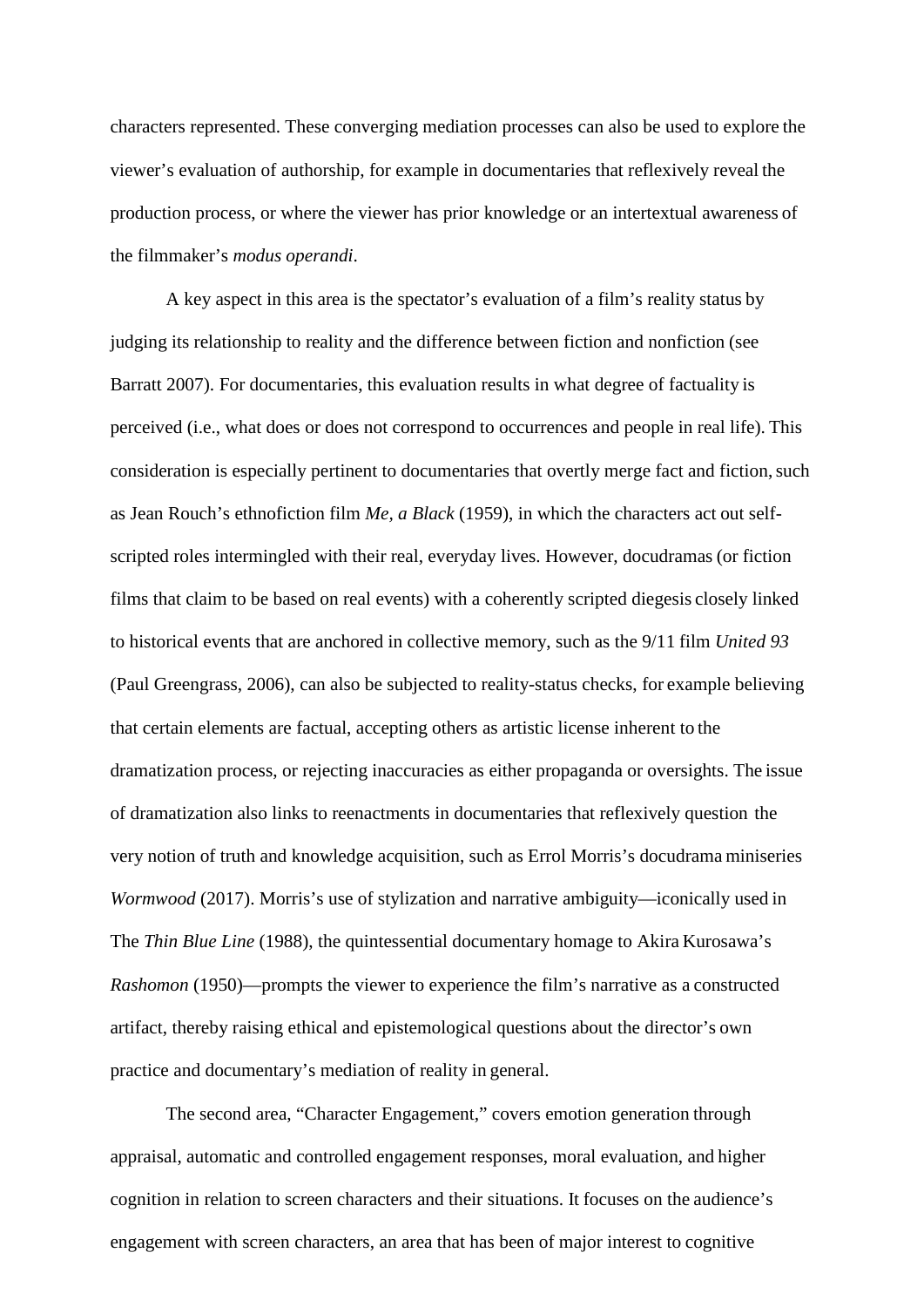scholars such as Murray Smith and Carl Plantinga, albeit one that has predominantly centered on fiction films. Character engagement is related to the narrative orchestration and aesthetic attributes of the film text and to the fundamental question of whether the engagement happens on an empathetic or sympathetic level (M. Smith 1994). Further considerations include the evaluation of cross-gender and cross-demographic engagement, as well as crossspecies engagement with, for example, anthropomorphized animals. For documentary film in particular, the discussion needs to also consider two types of spectatorially inferred indexicality: the link between screen characters and real characters, as well as the one between authorship within and outside the text. Both may be informed by the audience's prior knowledge acquired through other films, other media, or personal experience.

A case in point is Jon Bang Carlsen's documentary *oeuvre*. During hislongitudinal film research, which he records on camera, Bang Carlsen often lives in the same environment he explores. In his earlier films, he used to write the dialogue he wanted his real-life characters to speak, but in later films he started directing fictional scenes (based on his quasiethnographic observations) enacted by amateur actors. Thus, what appears to be an observational documentary is in fact a "staged documentary,["6](#page-6-0) a term BangCarlsen repeatedly uses to describe his working method, which he has developed in films such as *Hotel of the Stars* (1981), *Before the Guests Arrive* (1984), and *It's Now or Never*(1996).

In terms of veridicality, Bang Carlsen's films comprise a subjective reproduction of his experience of real places, characters, and situations. Despite directing what are technically docudramas, he does not frame the films as such. For instance, in the title sequence at the beginning of *It's Now or Never* (1996), it remains ambiguous as to whether the film isfiction or nonfiction, since the list of the characters' names bears no indication as to whether they are either (A) actors enacting a fictional script, (B) actors reenacting real events, (C) real people enacting a fictional script, (D) real people reenacting real events, or (E) real people "living" real events. From a viewer's perspective, all five scenarios are possible options, but the film's refusal to clearly index these fiction–nonfiction configurations complicates the viewer's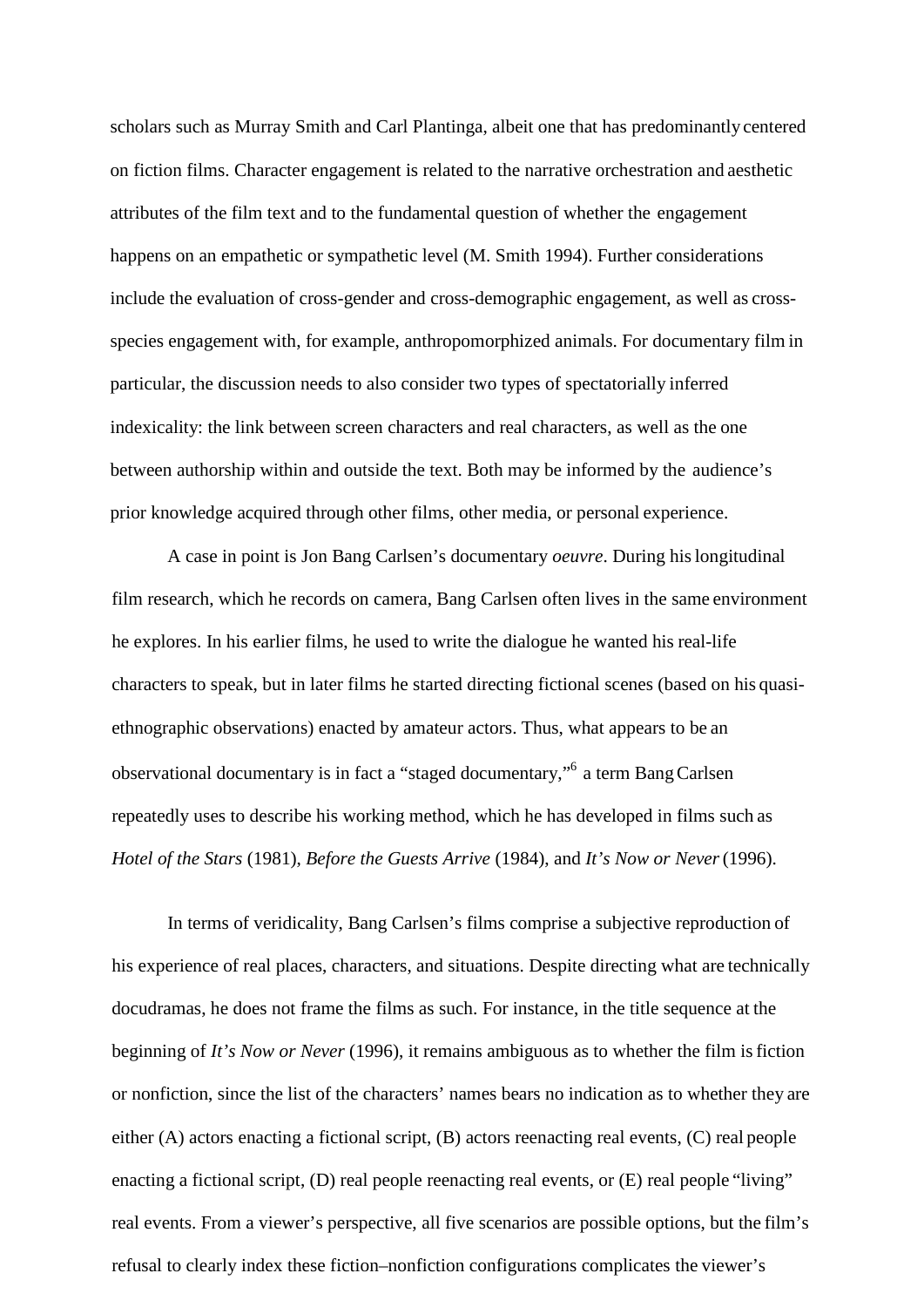general emotional and cognitive engagement. Ultimately, that engagement becomes dependent on a variety of factors, including knowledge of observational documentary conventions, awareness of Bang Carlsen's *modus operandi*, acquired information from paratexts, viewing contexts (e.g., documentary festivals), and the critical assessment of documentary–fiction hybrid films. It is on this level of audience awareness that the line between documentary and fiction becomes blurred. However, fiction films in general use clearer forms of indexing (with beginning and end credits), whereas documentaries tend to be indexed more ambiguously.

One pertinent question is whether the viewer's indexing of veridicality through "reality-status evaluation" (see Grodal 2009) influences their empathy/sympathy and appraisal responses to the main character, Jimmy, and his search for a wife, which formsthe film's main plotline. Thus, the level of character engagement depends largely on whether the audience is aware of the film's actual reality status and the corresponding real-life status of the screen characters, and is underscored by the way emotions are coordinated in different scenes in the film. Lower types of viewer empathy work automatically, regardless ofrealitystatus evaluation, since they are only dependent on direct, embodied perceptions of a target's emotional state, as well as on personal experience of similar emotional states as the target. On the other hand, higher empathetic states, such as role-taking, require more controlled and conscious cognitive assessment (Hoffman 2000), which in Bang Carlsen's films "compete" with the reality-status evaluation processes, influencing the degree to which the viewer experiences full-scale empathy with the characters. Similarly, the appraisal process responsible for emotion generation has both automatic and controlled pathways, but it is not dependent on the matching of emotional states to produce vicarious emotional experiences (Wondra and Ellsworth 2015). Appraisal can be elicited by merely appraising narrative situations relevant to our own well-being, which happens in the case of Jimmy's search for a mate—the longing for love is a universal emotion.

Consequently, whether or not viewers are aware of the characters' and the story's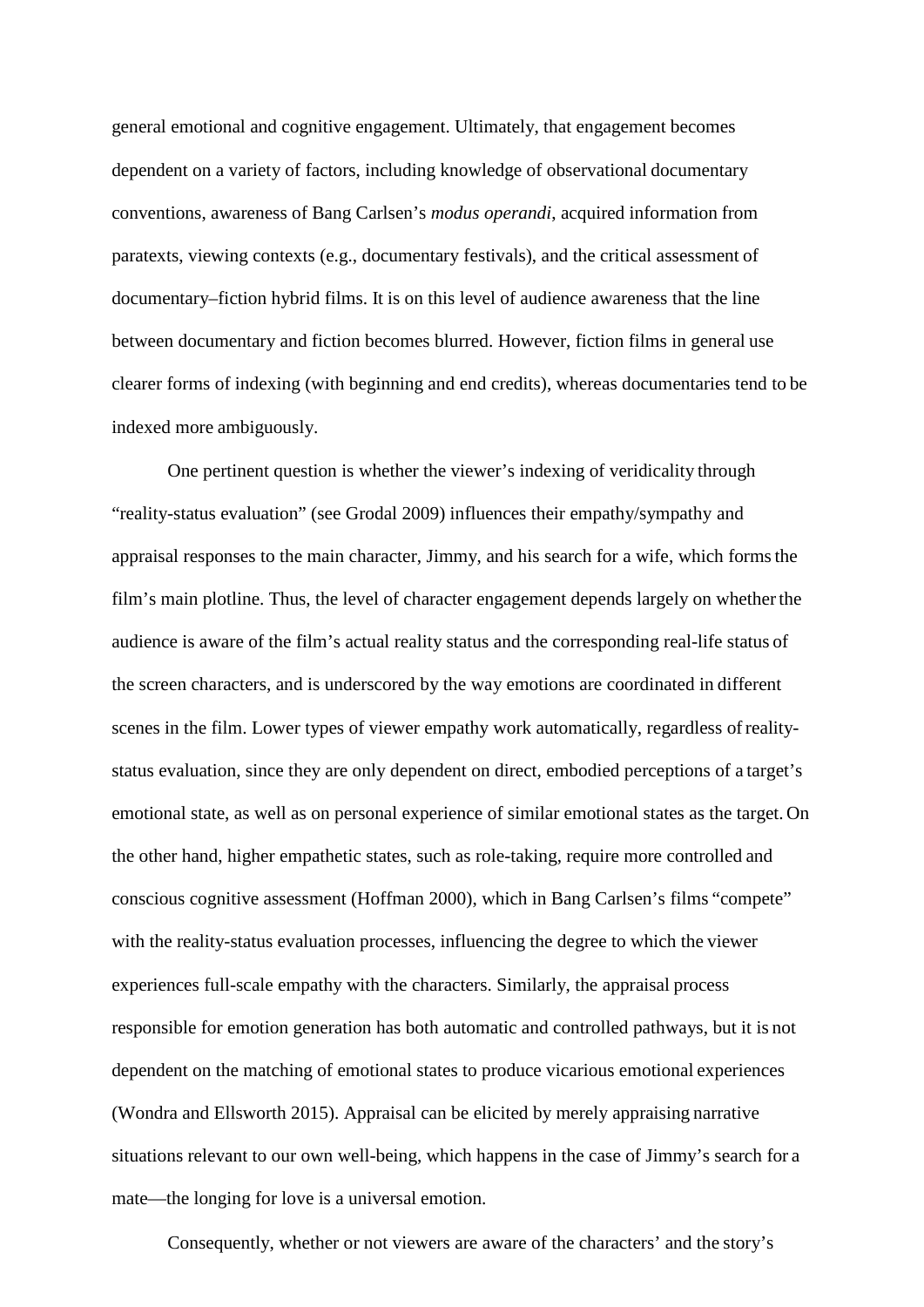actual reality status, they can still obtain a vicarious emotional experience with screen characters in Bang Carlsen's films. Full empathetic engagement would possibly require a viewer who is not aware of these films' ambiguous status in relation to actuality orscripted events. In other words, such a viewer would consciously deem the films to be unambiguously—either fiction or documentary. A cognitive framework therefore enablesthe mapping of different routes toward character empathy in documentary based on the realitystatus evaluation elicited by the perceived degree of authorial mediation. This is also tied to the viewer's social and moral evaluation of the screen characters.

The third area, "Emotions and Embodied Experience," addresses "online" or "moment-to-moment" processes in relation to somatic responses. Based on developments (especially the previously mentioned pragmatic turn) in the natural and social sciences, as well as in philosophy, this area adopts the 4EA-related paradigms that have informed such concepts as "enacted perception" (Noë 2004), "embodied cognition" (Shapiro 2011), and the "phenomenological mind" (Gallagher and Zahavi 2008). The metatheoretical aim of this area is twofold. First, it calls for an expansion of the disciplinary term cognitive to include sensory responses and low-level emotions, as well as related high-level cognitive processes, such as comprehension and interpretation. Second, this expansion inevitably requires a crossdisciplinary approach, highlighting the aforementioned intersection between the natural sciences and the humanities.

This area can address documentaries that stimulate sensory responses based on perceptual engagements with inanimate objects and spaces, such as the "slow TV" genre that originated in Norway and features very long camera takes of, for example, moving trains and migrating reindeer. In contrast to these non-character-driven films and overlapping with the previous area of "character engagement," certain character-driven documentaries that highlight onscreen embodied experiences may relegate indexical links to real-life referents to the background of audience reception and render the film text the primary referent for the characters. For instance, Brian Hill's musical documentary *Pornography: The Musical* (2002)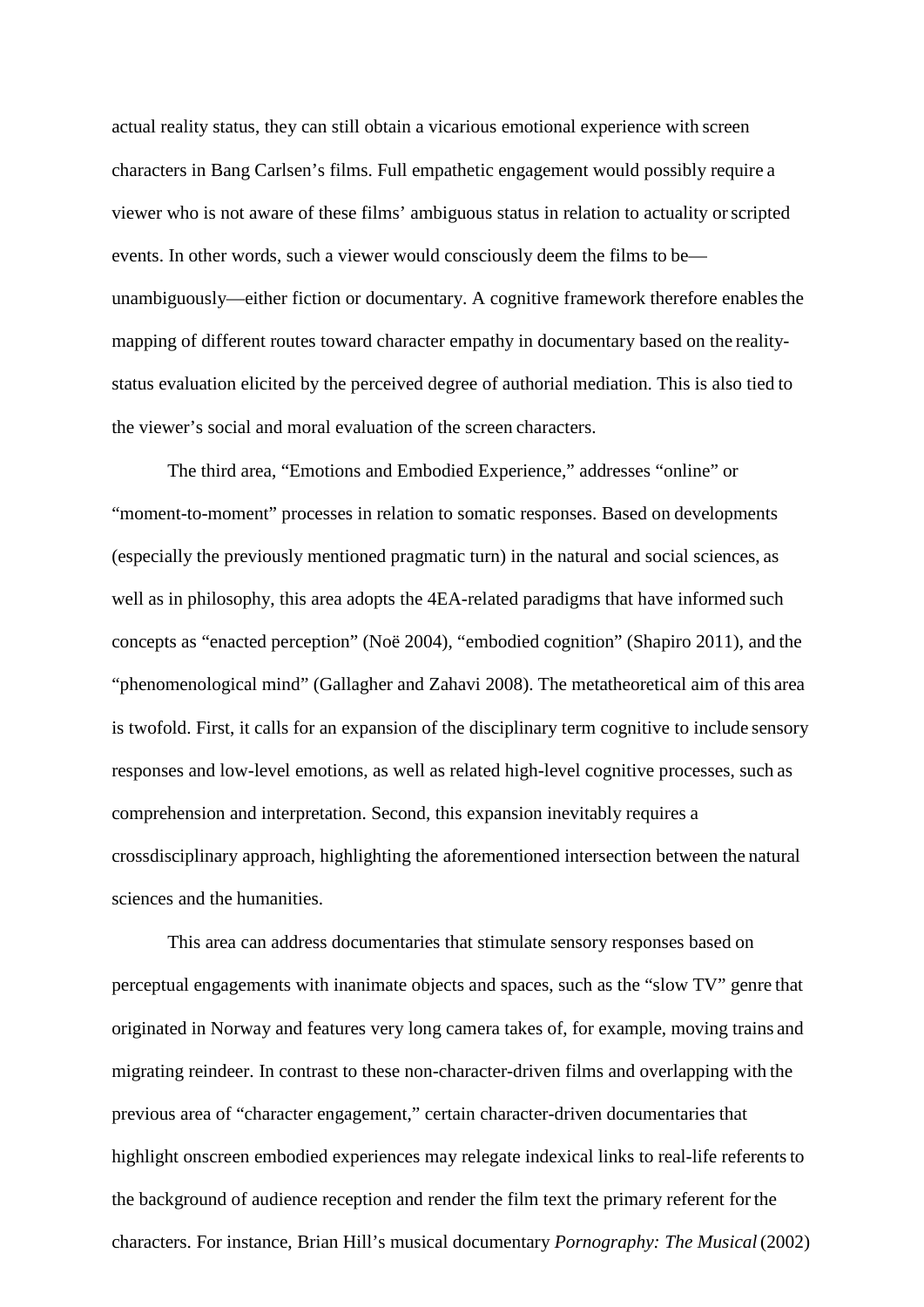reflexively displays the artifice of letting real-life sex workers sing their stories(intermingled with conventional interviews), which renders the film an obviously performed, onscreen spectacle. In combination with a lack of a conventional plot structure (the film is an assemblage of disparate and self-contained vignettes), the spectator's engagement with the characters is situated within the text as momentary embodied experiences, reducing realitystatus checks in terms of factuality and the actual real-life characters. Such a bottom-up approach, however, also needs to take into account top-down processes and the difference in viewing contexts and audience groups. For instance, film scholars have praised the satirical performativity of *Pornography: The Musical* (e.g., Paget and Roscoe 2006), while critics have deemed it quasi-pornographic and exploitative (Baker 2006: 169).

The fourth area, "Documentary Practice," is dedicated to revealing the actual construction process of documentary, highlighting the role of authorship. Despite the emergence of practice-based filmmaking research, there has been little attempt to embrace cognitive theory as a research paradigm for either fiction or documentary practice. Applied cognitive approaches have been limited to empirical studies using, for example, neurocognitive research and quantitative and qualitative accounts of viewing practices. But whereas such applications employ cognitive theory as a purely analytical tool, we advocate its use as a synthesizing tool for conceptualizing and producing documentary films. Interestingly, this creative application of cognitive theory in practice has been popular in performance and theater studies (e.g., May 2015) and creative writing (e.g., Skains 2016). There have also been isolated attempts to implement cognitive approaches in documentary film practice (e.g., Keeney 2016), film editing (Pearlman 2009) and ethnography (Pink 2009, 2012). Also, although not an example of its direct application, the Danish Broadcasting Corporation (DR/Danmarks Radio) has started using cognitive systems for gauging audience responses; the data is fed back to commissioning editors, who may then ask for production practices to be tweaked accordingly (Gregersen et al. 2017: 3).

Essentially, the focus here is on a quasi-reverse-engineering process that enablesthe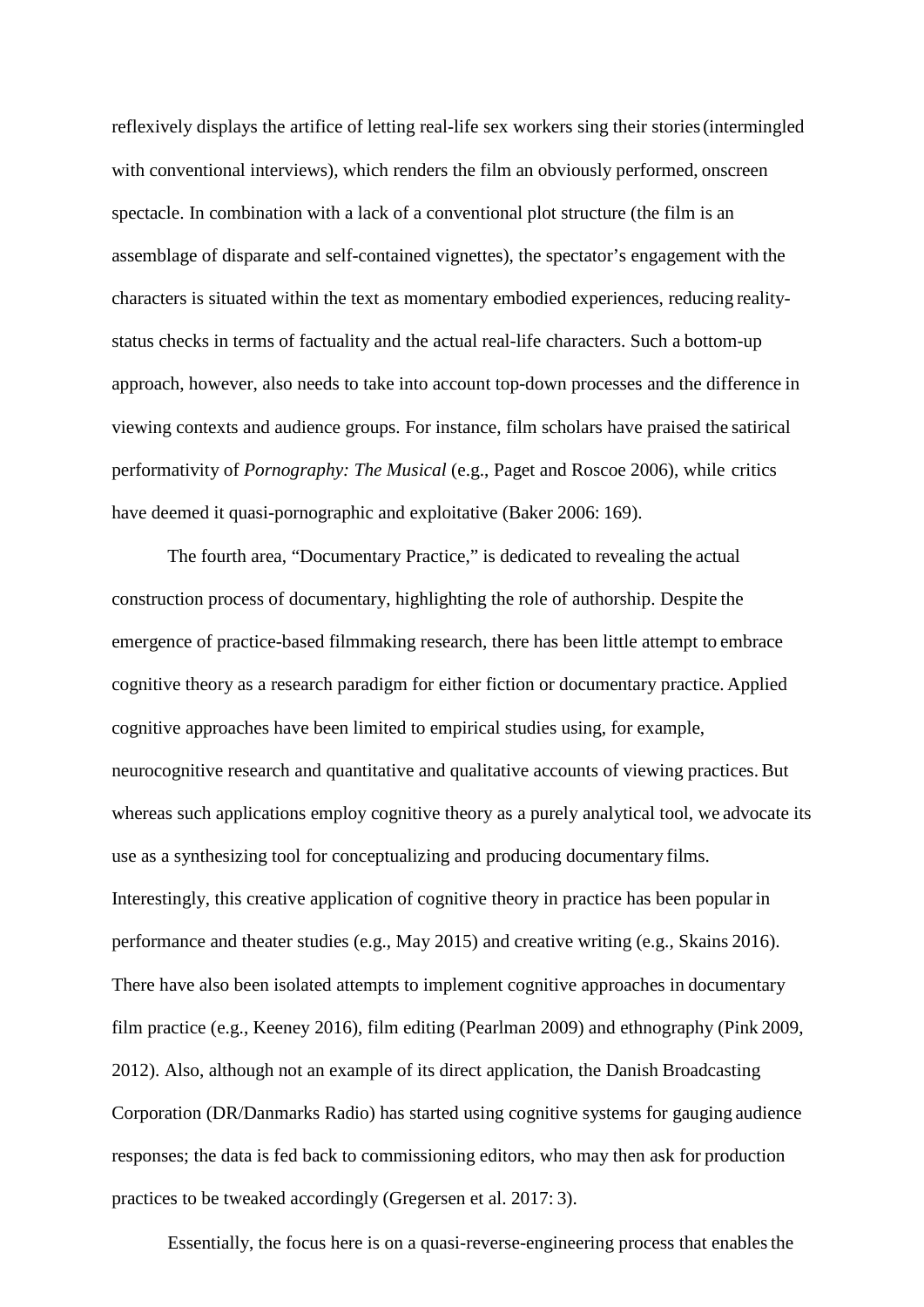filmmaker or practice-led researcher to create a hypothetical spectator that she or he can then use as a basis for production decisions about, among other things, narrative structure, cinematography, editing, and distribution. Therefore, from the perspective of scholarly research the area of film practice is prone to merge two nonfiction writing genres often perceived to be incompatible with one another: critical academic analysis and didactic textbook description. This merger allows the extrapolation of theoretical knowledge from empirical fieldwork and the exploration of how it informs the fieldwork. As a result, it hasthe potential to act as a bridge between the academy and the film industry; however, to do thisit requires more flexible scholarly boundaries, allowing, for example, the use of anecdotal evidence. After all, as Sean Cubitt reminds us, the extreme specificity of anecdotal data "provides depth and color to the generalist findings of methods that deal with multiple instances and large-scale tendencies" (2013: 6), and grounds more abstract formations, such as representations, in specific instances. On a scholarly level, this area provides insight into the (intended) reception as well as the production of a film, thematizing the "filmmakeraudience loop" (Plantinga 2011), which establishes the documentary practitioner as an entity driven by similar affective and cognitive mechanisms as the spectator.

Nevertheless, this area does not only include practices where filmmakers or practiceled researchers deliberately use cognitive methods, it can also explore the filmmaker's profilmic or extratextual cognitive engagement with characters and situations, especially if this engagement is revealed to the spectator, for example through the filmmaker's onscreen interventions. The focus of a film can thus become placed on the creative process itself: the filmmaker's decisions as a result of affective and cognitive interactions with the real characters, as well as with the filmmaking apparatus. *Czech Dream* (Vít Klusák and Filip Remunda, 2004) embodies this scenario well: two filmmaking students document their own large-scale hoax advertising campaign for a fictional hypermarket. Using the latest insights into consumer behavior, they expose the media's powers of persuasion. Discussing the filmmakers' practice inevitably relates to the area of analyzing character engagement in terms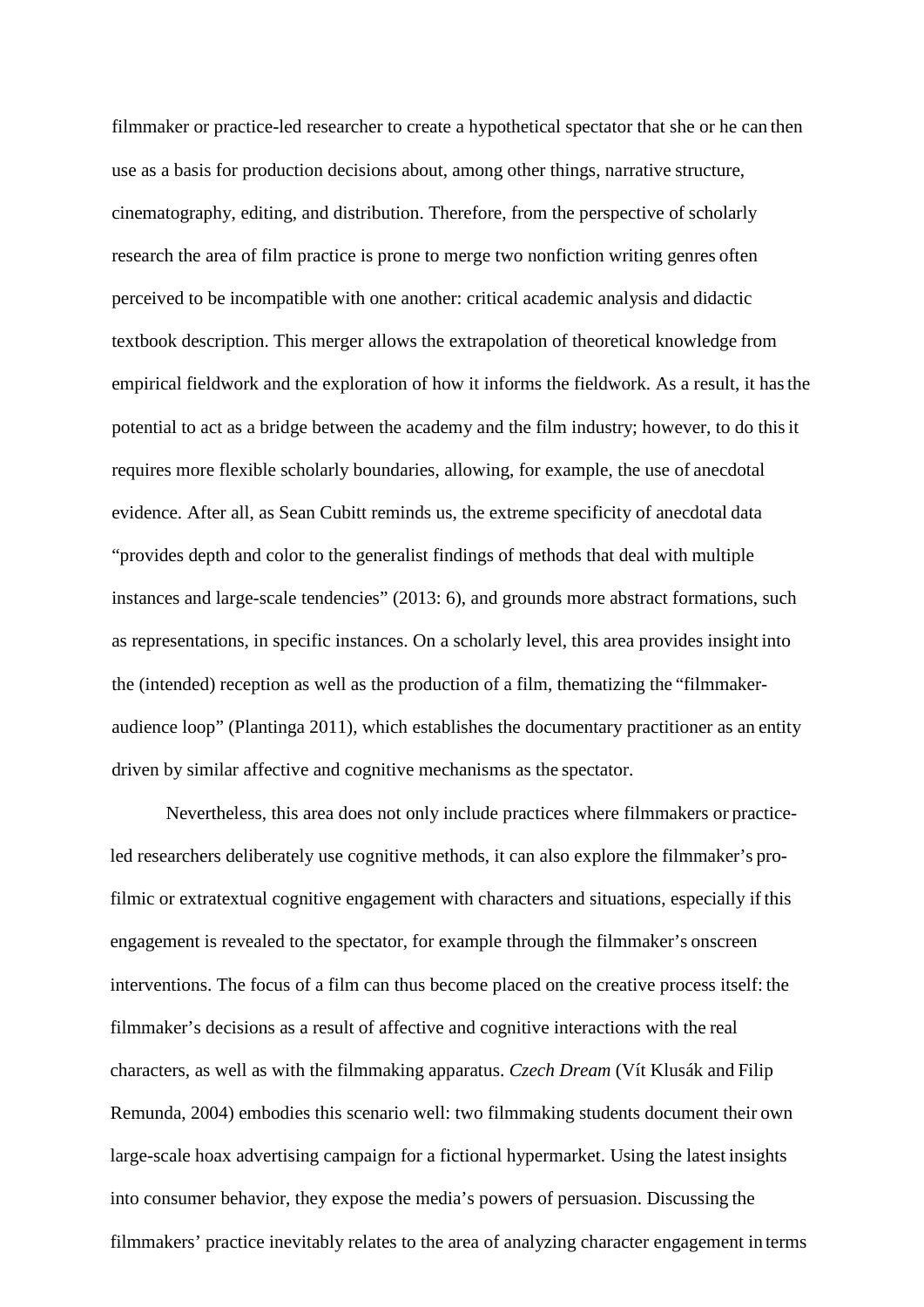of a conventional goal-driven narrative, but also in terms of ethics. The viewer is forced to ethically evaluate the filmmakers' mission to fool hundreds of people as being either an exploitative practice or a revelatory, intrepid endeavor. Another example is the animated documentary *Approved for Adoption* (Laurent Boileau and Jung Henin, 2012), in which Korean codirector Jung Henin depicts the story of his life. Abandoned by his biological parents at the age of five, and subsequently adopted by a Belgian family, who took him from South Korea to Belgium, Jung cathartically processes the historical roots of his identity: his journey from abandoned and displaced child to successful Belgian cartoonist. The film uses Jung's own animated renditions of his childhood interspersed with short documentary scenes of him returning to Seoul as an adult. The result is a complex, performative diegesis, through which the spectator reflexively engages with Jung's multiple screen characters: real child, animated child, reflective filmmaker, cartoonist, ethnic Korean, and culturalBelgian. The four main areas of the framework need to be extended by a so-called contextual coefficient, arguably the most critical element in the pragmatic pursuit of incorporating extratextual considerations into spectatorship analysis. Although some of the listed itemsin this area (which, again, are by no means exhaustive) are already embedded in the four research areas, the nature of documentary and the universalizing tendency of cognitive models warrant a special emphasis on contexts. It is a cue to the researcher that spectatorship is not universal, abstract, and fixed. This contextual coefficient is designed to frame either of the four areas with "real-life" determinants, such as individual, social, and cultural identity; history; social and cultural schemas; intertextual schemas; and the situational context of the actual film viewing. The latter becomes particularly important when considering documentary material as part of video installations in museums or galleries, where it operates through a more embodied audience interaction with the artifact but can also involve political agendas, such as John Akomfrah's *The Unfinished Conversation*, a multiscreen installation currently exhibited at the Tate Modern, which explores Black identity in the United Kingdom. The medium, too, plays a crucial role, and new forms, such as transmedia, crossmedia, immersive media, virtual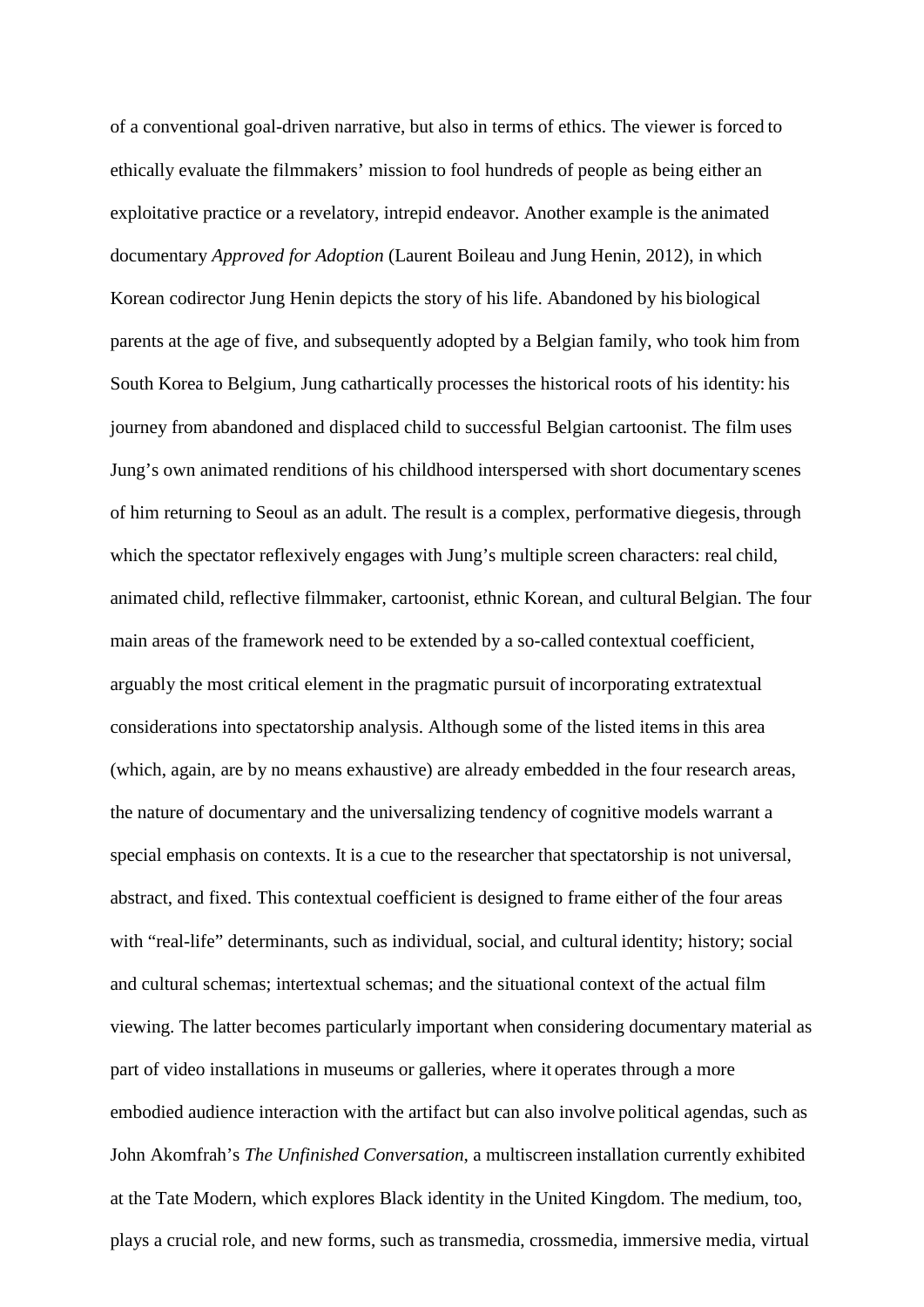reality, and augmented reality have increasingly been used to create distinct embodied experiences of documentary films.

Finally, the "social impact" addresses the intended or unintended consequences of social interaction or behavior, which is linked to Eitzen's (2007) "consequentiality" or "reallife implications" argument. For example, it is hardly surprising that most activist films are documentaries (or, at least, include artistic reenactments of real events, such as Amnesty International's 2008 *Stuff of Life*, a short film on the interrogation technique of waterboarding), because the assertion of factuality and the emphasis on the real-life, harmful consequences of taking no action provide greater motivation and scope for social action. But, even in non-activist documentaries social impact plays a crucial role, as it can relate to either the pro-filmic characters and their world, during or after production, or the local/global community as a result of the film's dissemination to particular audiences (such as commissioning editors, festival audiences, NGO stakeholders, or anthropology students). Therefore, this research area relates to a variety of domains that employ nonfiction audiovisual means for particular social purposes, such as ethnography, activism, propaganda, promotion, and education. Kate Nash and John Corner (2016: 234–237) emphasize how emotional engagement is often a key strategy adopted by filmmakers who want to achieve a particular social impact, and this renders cognitive models highly relevant as tools for filmmaking practice. The development of "strategic impact documentaries" relies on the identification and address of target audiences (233), implying that the scholarly analysis of social impact has to be based on audience research or the conceptualization of specific audience demographics. In some instances, the social impact is so significant and global that international media reports and policy changes are easily traceable. This is the case with the activist documentary *Blackfish* (Gabriela Cowperthwaite, 2013), which arguably contributed to SeaWorld ending its orca breeding program and phasing out live performances using captive orcas in  $2016$ <sup>[7](#page-6-1)</sup>

Nevertheless, even if documentaries do not have a social agenda as such, they may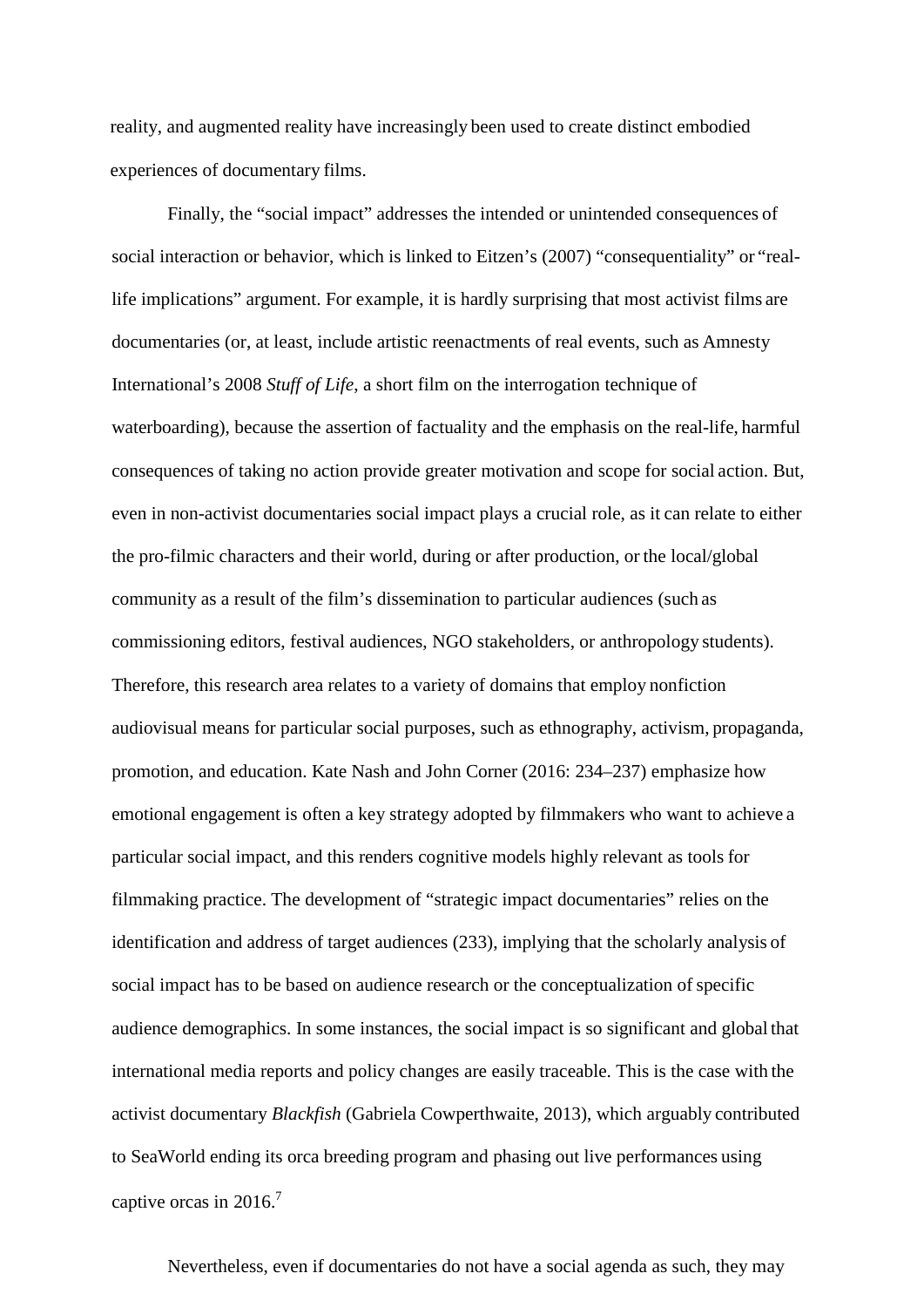still have social consequences, whether the audience is aware of them or not. For instance, the main character of *To Be and to Have* (Nicolas Philibert, 2002), teacher Georges Lopez, unsuccessfully sued the filmmakers, claiming that he, his pupils, and their parents had been misled into believing that the film would be used for small-scale educational purposes. Instead, it was an international theatrical and commercially successful release, which he claimed had adverse effects on his pupils[.8](#page-6-2) This is where the difference between the contextual coefficient and the social impact is crucial, as both may be closely related but not interchangeable. Another example is the use of social stereotypes—a common contextual coefficient in documentary production and reception. This particular coefficient may or may not lead to the social impact of prejudice toward and discrimination against certain communities in real life, a psychological and social consequence of stereotyping (Kite and Whitley 2016).

## **Conclusion**

The four research elements of the framework outlined in this article (the mediation of realities, character engagement, emotion and embodied experience, and documentary practice), in conjunction with the contextual coefficient and social impact, have the potential to expand the scope for the intersection between documentary film and cognitive film theory. The short documentary examples demonstrate the overlapping nature of the proposed research areas while simultaneously highlighting the necessity of particular focuses of analysis. The framework also stresses the importance of bottom-up, as well as top-down, mechanisms for analyzing spectatorship, drawing attention to both the differences and similarities between documentary and fiction film. It should be seen as a proposal open to development, in that it points to fruitful areas of research and encourages a pragmatic perspective that is grounded and crossdisciplinary. In fact, the reason for presenting it is to broaden the scope for a more engaged and enduring cognitive–documentary discourse, and, as such, scholars are invited to adopt, adapt, refine, or debate this framework, whether in a cognitive or noncognitive research context. This is why it is malleable and expandable, and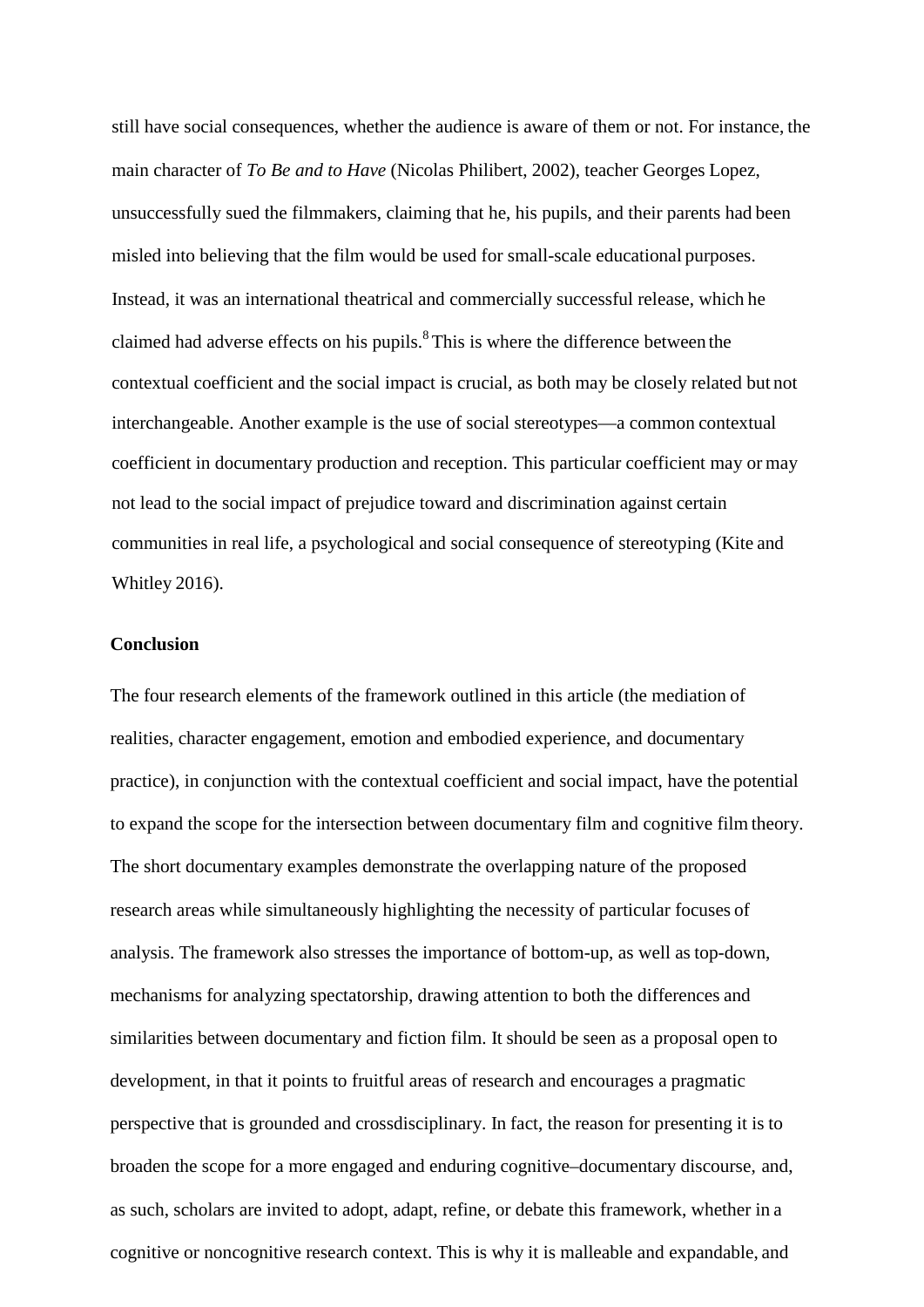the four areas are indicative, merely suggesting possibilities for theory building, research, and analysis.

**Catalin Brylla** is Senior Lecturer in Film at the University of West London. Focusing on documentary film studies, cognitive film theory, phenomenology, and visual anthropology, his research aims for a pragmatic understanding of documentary spectatorship in relation to experience, empathy, and narrative comprehension. He has coedited, with Helen Hughes, *Documentary and Disability* (Palgrave Macmillan, 2017) and is currently writing a book on stereotypes and spectatorship in documentary film. As a practice-led researcher, he has made documentaries about blindness and women's football in Zanzibar. His films have been screened and broadcast internationally. Email: [catalin.brylla@uwl.ac.uk](mailto:catalin.brylla@uwl.ac.uk)

**Mette Kramer** is a Film Lecturer at the University of Copenhagen. She has written on emotion and cognitive film theory in a number of Danish and international film journals and anthologies. She is currently finishing a book project on attachment, cognition, and affect. Email: [ram@hum.ku.dk](mailto:kram@hum.ku.dk)

#### **References**

Austin, Thomas. 2007. *Watching the World: Screen Documentary and Audiences*. Manchester, UK: Manchester University Press.

Baker, Maxine. 2006. *Documentary in the Digital Age*. Boston: Focal Press.

- Barratt, Daniel. 2007. "Assessing the Reality-Status of Film: Fiction or Non-Fiction, Live Action or CGI?" In *Narration and Spectatorship in Moving Images*, ed. Joseph D. Anderson and Barbara Fisher Anderson, 62–79. Newcastle upon Tyne, UK: Cambridge Scholars Publishing.
- Barratt, Daniel. 2014. "The Geography of Film Viewing: What Are the Implications of Cultural-Cognitive Differences for Cognitive Film Theory?" In *Cognitive Media Theory*, ed. Ted Nannicelli and Paul Taberham, 62–82. London: Routledge.

Bondebjerg, Ib. 1994. "Narratives of Reality: Documentary Film and Television in a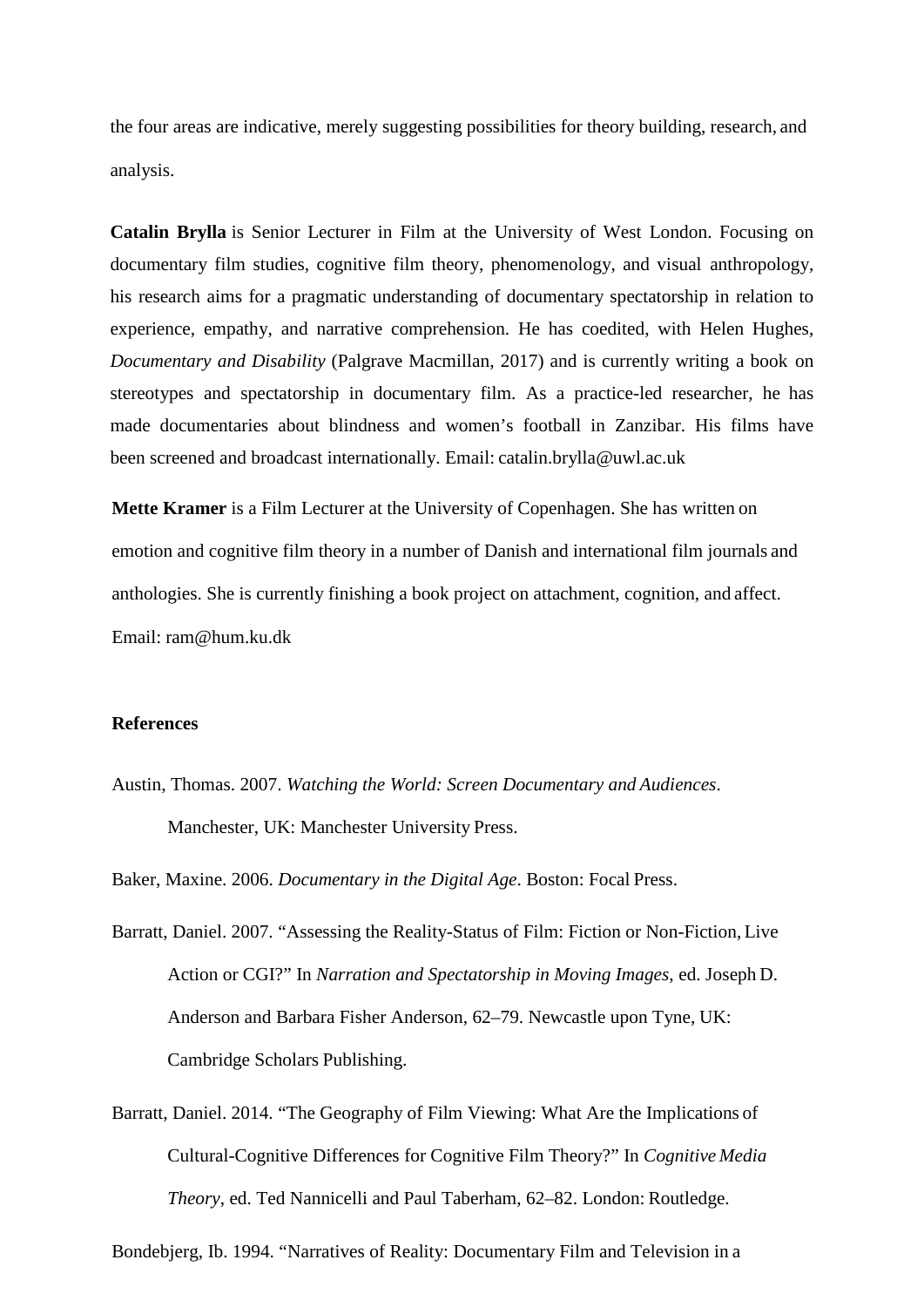Cognitive and Pragmatic Perspective." *Nordicom Review* 1: 65–87.

Bondebjerg, Ib. 2015. "The Embodied Mind: When Biology Meets Culture and Society."

*Palgrave Communications* 1 (n. 15015). doi:10.1057/palcomms.2015.15.

- Bondebjerg, Ib. 2017. "The Creative Mind: Cognition, Society and Culture." Palgrave Communications 3 (n. 19). doi:10.1057/s41599-017-0024-1.
- Bordwell, David, and Noël Carroll, eds. 1996. *Post-Theory: Reconstructing Film Studies*. Madison: University of Wisconsin Press.

Brylla, Catalin, and Mette Kramer, eds. 2018. *Cognitive Theory and Documentary Film*. London: Palgrave Macmillan.

Carroll, Noël. 2003. *Engaging the Moving Image*. New Haven, CT: Yale University Press.

Chanan, Michael. 2010. "Going South: On Documentary as a Form of Cognitive Geography." *Cinema Journal* 50 (1): 147–154.

- Coëgnarts, Maarten, and Peter Kravanja. 2015. "With the Past in Front of the Character: Evidence for Spatial-Temporal Metaphors in Cinema." *Metaphor and Symbol* 30 (3): 218–239.
- Corner, John. 2000. "What Can We Say about Documentary?" *Media, Culture and Society* 22 (5): 681–688.
- Corner, John. 2008. "Documentary Studies: Dimensions of Transition and Continuity." In *Rethinking Documentary: New Perspectives, New Practices*, ed. Thomas Austin and Wilma DeJong, 13–28. Maidenhead, UK: Open University Press.
- Cowie, Elizabeth. 2011. *Recording Reality, Desiring the Real*. Minneapolis: University of Minnesota Press.
- Cubitt, Sean. 2013. "Anecdotal Evidence." *NECSUS: European Journal of Media Studies*  $2(1): 5-18.$
- Currie, Gregory. 1999. "Visible Traces: Documentary and the Contents of Photographs." *Journal of Aesthetics and Art Criticism* 57 (3): 285–297.Eitzen, Dirk. 1995. "When Is a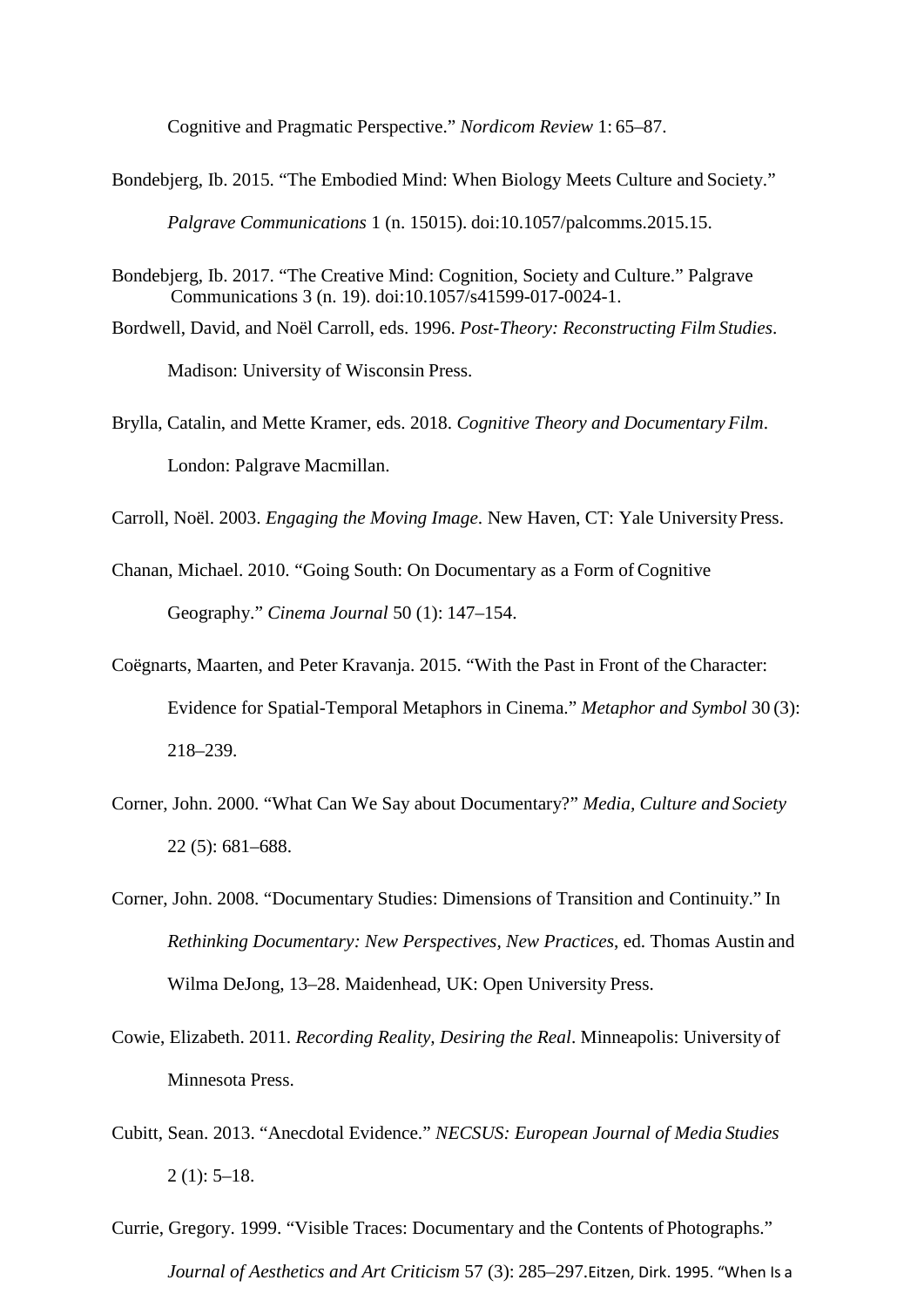Documentary? Documentary as a Mode of Reception."

*Cinema Journal* 35 (1): 81–102.

- Eitzen, Dirk. 2007. "Documentary's Peculiar Appeals." In *Moving Image Theory: Ecological Considerations*, ed. Joseph D. Anderson and Barbara Fisher Anderson, 183–199. Carbondale: Southern Illinois University Press.
- Gallagher, Shaun, and Dan Zahavi. 2008. *The Phenomenological Mind: An Introduction to Philosophy of Mind and Cognitive Science*. London: Routledge.
- Gregersen, Andreas, Birger Langkjær, Lene Heiselberg, and Jacob Lyng Wieland. 2017. "Following the Viewers: Investigating Television Drama Engagement through Skin Conductance Measurements." *Poetics* 64: 1–13. doi:10.1016/j.poetic.2017.06.002.

Grierson, John. 1966. *Grierson on Documentary*. Oakland: University of California Press.

- Grodal, Torben Kragh. 2009. *Embodied Visions: Evolution, Emotion, Culture, and Film*. Oxford: Oxford University Press.
- Hake, Sabine. 2012. *Screen Nazis: Cinema, History, and Democracy*. Madison: University of Wisconsin Press.
- Hoffman, Martin L. 2000. *Empathy and Moral Development: Implications for Caring and Justice*. Cambridge: Cambridge University Press.
- Johnson, Mark. 2006. "Cognitive Science." In *A Companion to Pragmatism*, ed. John R. Shook and Joseph Margolis, 369–377. Malden, MA: Blackwell Publishing.
- Keeney, Declan. 2016. "The Issue of Emotion in Stories of Conflict: Documentary Filmmaking in a Post Conflict Northern Ireland." PhD diss., Queen's University Belfast. [http://ethos.bl.uk/OrderDetails.do?uin=uk.bl.ethos.706991.](http://ethos.bl.uk/OrderDetails.do?uin=uk.bl.ethos.706991)

Kite, Mary E., and Bernard E. Whitley. 2016. *Psychology of Prejudice and Discrimination*.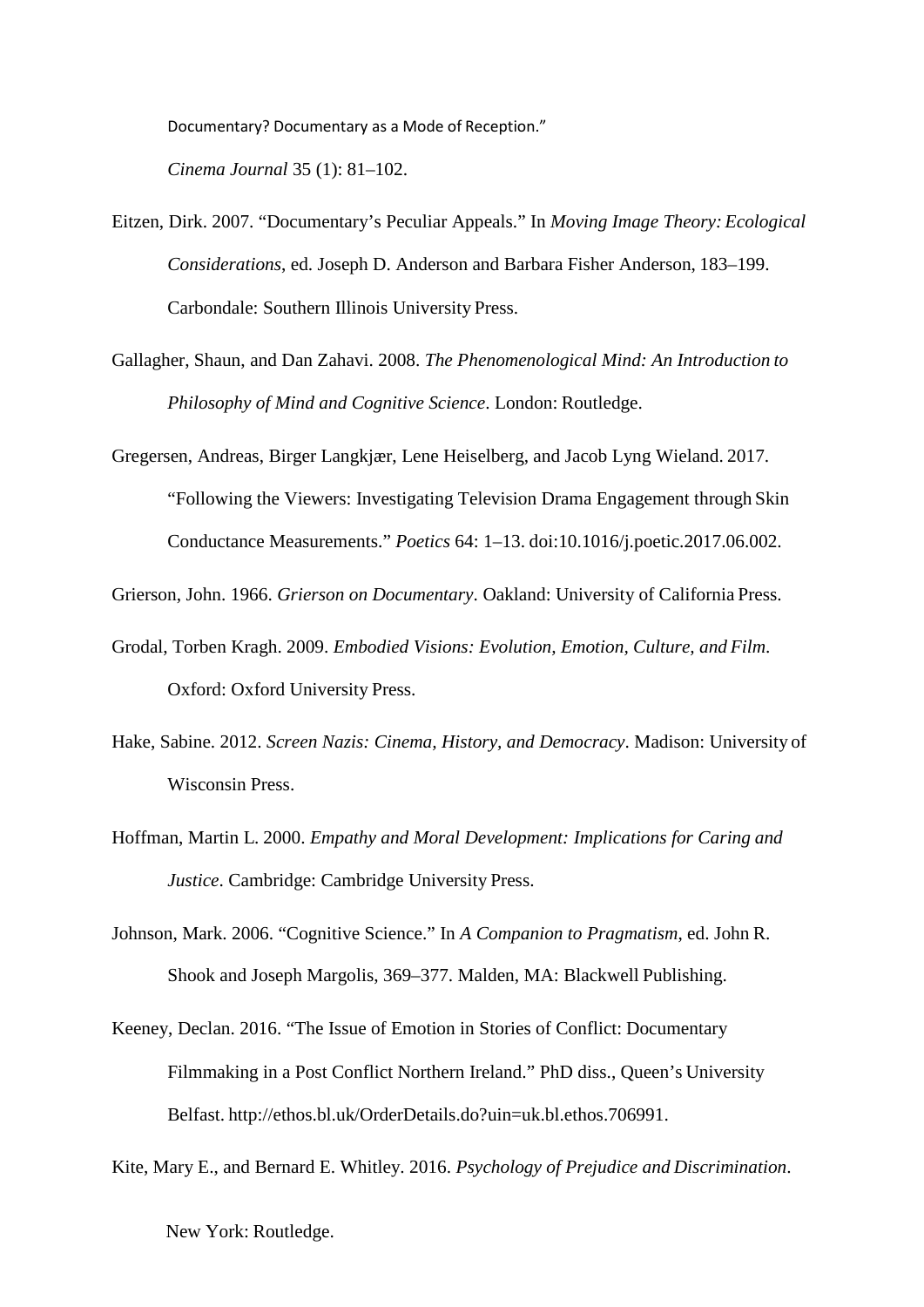MacDougall, David. 1998. *Transcultural Cinema*. Princeton, NJ: Princeton UniversityPress.

- MacDougall, David. 2006. *The Corporeal Image: Film, Ethnography, and the Senses*. Princeton, NJ: Princeton University Press.
- Madzia, Roman, and Matthias Jung, eds. 2016. *Pragmatism and Embodied Cognitive Science: From Bodily Intersubjectivity to Symbolic Articulation*. Berlin: De Gruyter.
- May, Shaun. 2015. *Rethinking Practice as Research and the Cognitive Turn*. Basingstoke, UK: Palgrave Pivot.

Mills, C. Wright. 2000. *Sociological Imagination*. Oxford: Oxford University Press.

Nannicelli, Ted, and Paul Taberham, eds. 2014. *Cognitive Media Theory*. London: Routledge.

- Nash, Kate, and John Corner. 2016. "Strategic Impact Documentary: Contexts of Production and Social Intervention." *European Journal of Communication* 31 (3): 227–242. doi:10.1177/0267323116635831.
- Nichols, Bill. 1991. *Representing Reality: Issues and Concepts in Documentary*. Bloomington: Indiana University Press.
- Nichols, Bill. 1994. *Blurred Boundaries: Questions of Meaning in Contemporary Culture*. Bloomington: Indiana University Press.

Nichols, Bill. 2001. *Introduction to Documentary*. Bloomington: Indiana University Press.

Noë, Alva. 2004. *Action in Perception*. Cambridge, MA: MIT Press.

- Odin, Roger. 1989. "A Semiopragmatic Approach of the Documentary." In *Image, Reality, Spectator: Essays on Documentary Film and Television*, ed. Willem De Greef and Willem Hesling, 90–100. Leuven: Acco.
- Paget, Derek, and Jane Roscoe. 2006. "Giving Voice: Performance and Authenticity in the Documentary Musical." *Jump Cut* 48[.](http://www.ejumpcut.org/archive/jc48.2006/MusicalDocy/)

[http://www.ejumpcut.org/archive/jc48.2006/MusicalDocy/.](http://www.ejumpcut.org/archive/jc48.2006/MusicalDocy/)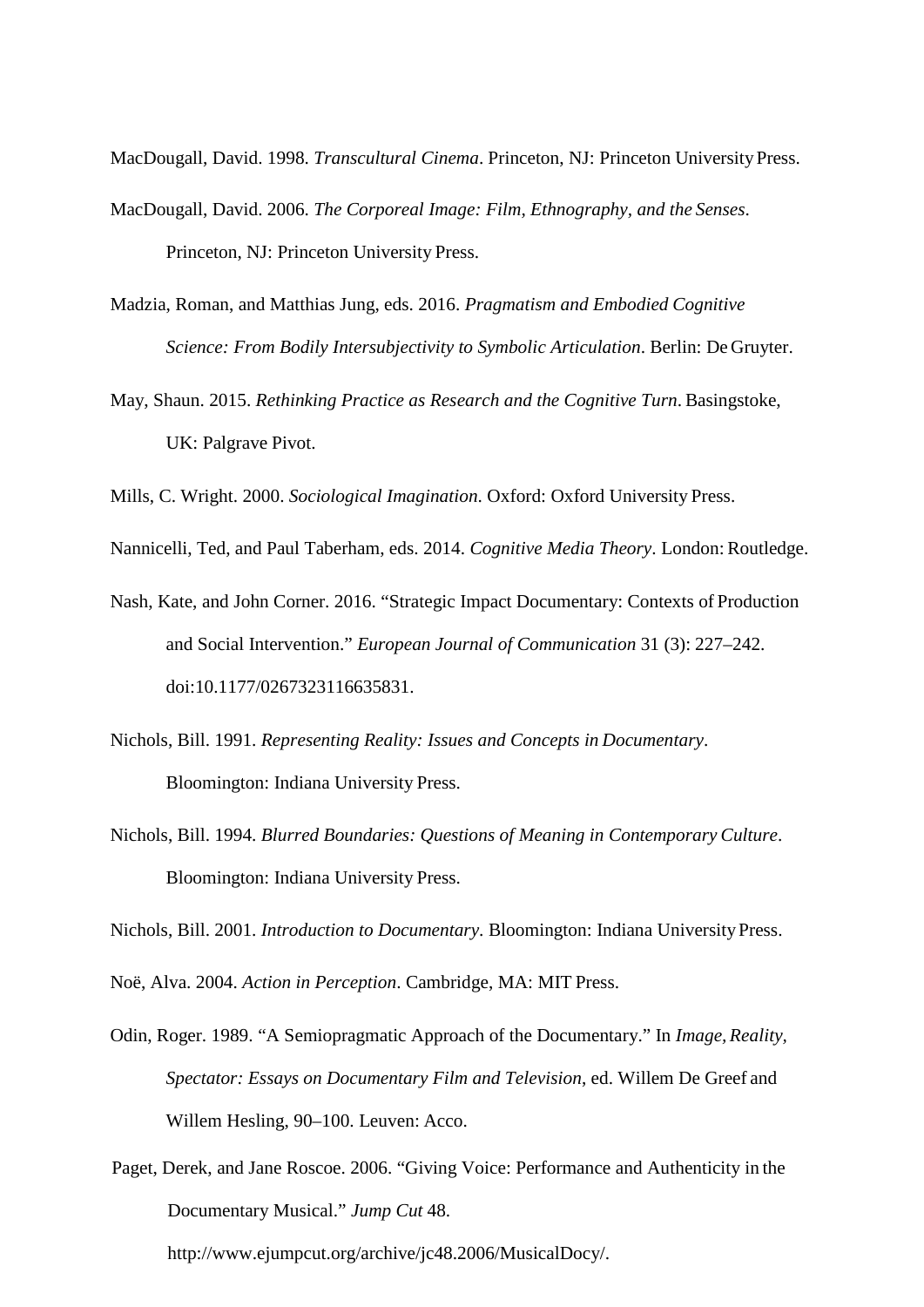Pearlman, Karen. 2009. *Cutting Rhythms: Shaping the Film Edit*. Boston: Routledge.

- Persson, Per. 2003. *Understanding Cinema: A Psychological Theory of Moving Imagery*. Cambridge: Cambridge University Press.
- Peterson, James. 1996. "Is a Cognitive Approach to the Avant-Garde Cinema Perverse?" In *Post-Theory: Reconstructing Film Studies*, ed. David Bordwell and Noël Carroll, 108–129. Madison: University of Wisconsin Press.

Pink, Sarah. 2009. *Doing Sensory Ethnography*. London: Sage.

Pink, Sarah. 2012. *Situating Everyday Life*. Los Angeles: Sage.

- Piotrowska, Agnieszka. 2013. *Psychoanalysis and Ethics in Documentary Film*. Abingdon, UK: Routledge.
- Plantinga, Carl. 1997. *Rhetoric and Representation in Nonfiction Film*.Cambridge: Cambridge University Press.
- Plantinga, Carl. 2005. "What a Documentary Is, After All." *Journal of Aesthetics and Art Criticism* 63 (2): 105–117.
- Plantinga, Carl. 2009. "Spectatorship." In *The Routledge Companion to Philosophy and Film*, ed. Paisley Livingston and Carl Plantinga, 249–259. New York: Routledge.
- Plantinga, Carl. 2011. "Folk Psychology for Film Critics and Scholars." *Projections* 5 (2):  $26 - 50$ .
- Plantinga, Carl. 2013. "'I'll Believe It When I Trust the Source': Documentary Images and Visual Evidence." In *The Documentary Film Book*, ed. Brian Winston, 40–47. Basingstoke, UK: Palgrave Macmillan.
- Plantinga, Carl, and Greg M. Smith, eds. 1999. *Passionate Views: Film, Cognition, and Emotion*. Baltimore, MD: Johns Hopkins University Press.

Ponech, Trevor. 1999. *What Is Non-Fiction Cinema?* Boulder, CO: Westview Press.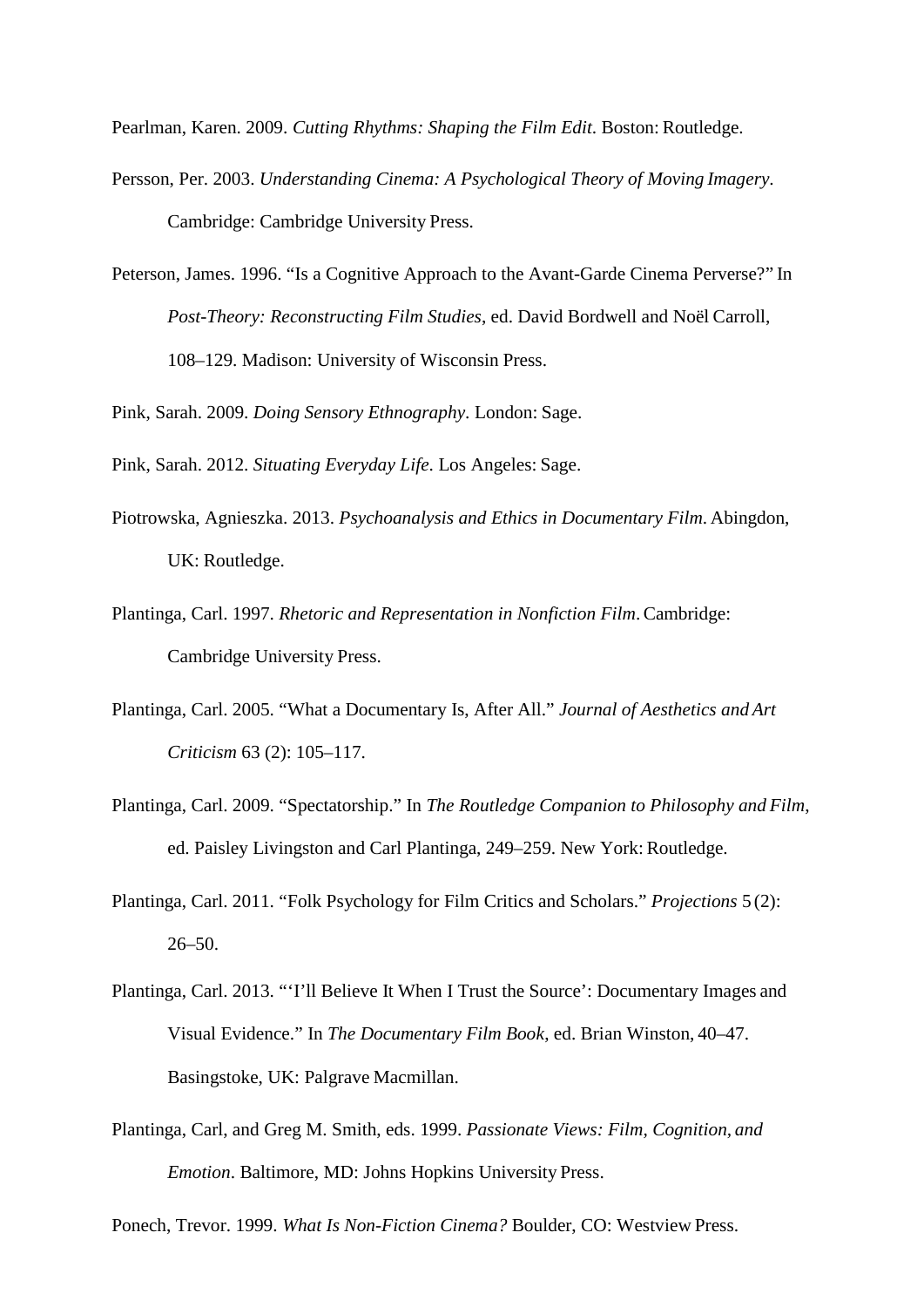- Renov, Michael. 1993. "Toward a Poetics of Documentary." In *Theorizing Documentary*, ed. Michael Renov, 12–36. New York: Routledge.
- Renov, Michael. 2004. *The Subject of Documentary*. Minneapolis: University of Minnesota Press.
- Richardson, Kay, and John Corner. 1986. "Reading Reception: Mediation and Transparency in Viewers' Accounts of a TV Programme." *Media, Culture & Society* 8 (4): 485– 508. doi:10.1177/0163443786008004007.

Shapiro, Lawrence A. 2011. *Embodied Cognition*. New York: Routledge.

- Shimamura, Arthur P., ed. 2013. *Psychocinematics: Exploring Cognition at the Movies*. New York: Oxford University Press.
- Skains, Lyle. 2016. "Cognitive Approach." In *Creative Practice as Research: Discourse on Methodology*. [http://scalar.usc.edu/works/creative-practice-research/cognitive](http://scalar.usc.edu/works/creative-practice-research/cognitive-)approach.
- Smaill, Belinda. 2010. *The Documentary: Politics, Emotion, Culture*. New York: Palgrave Macmillan.
- Smith, Greg M. 2007. "The Segmenting Spectator: Documentary Structure and *The Aristocrats*." *Projections* 1 (2): 83–100.
- Smith, Murray. 1994. "Altered States: Character and Emotional Response in the Cinema." *Cinema Journal* 33 (4): 34–56.
- Smith, Murray. 2017. *Film, Art, and the Third Culture: A Naturalized Aesthetics of Film*. Oxford: Oxford University Press.
- Sobchack, Vivian. 2004. *Carnal Thoughts: Embodiment and Moving Image Culture*. Berkeley: University of California Press.
- Tan, Ed S. 1996. *Emotion and the Structure of Narrative Film: Film as an Emotion Machine*. Mahwah, NJ: Routledge.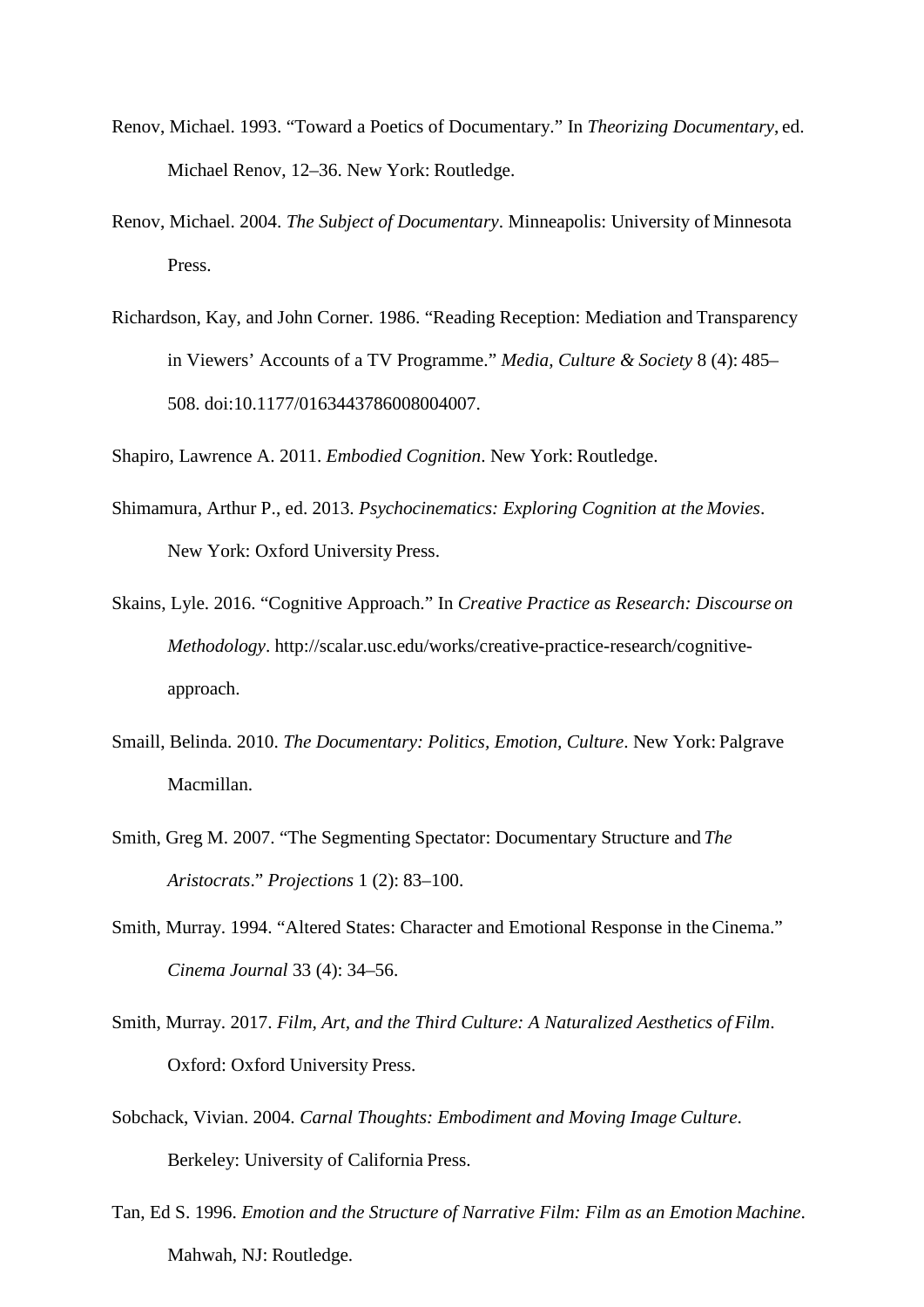- Wang, Huiling. 2015. "Cognitive Science and the Pragmatist Tradition." Phd diss., École normale supérieure de Lyon. https://tel.archives-ouvertes.fr/tel-01223306/document.
- Ward, Paul. 2005. *Documentary: The Margins of Reality*. London: Columbia University Press.
- William, Jennifer Marston. 2017. *Cognitive Approaches to German Historical Film: Seeing Is Not Believing*. New York: Palgrave Macmillan.
- Winston, Brian. 2008. *Claiming the Real: Documentary: Grierson and Beyond*. London: British Film Institute.
- Wondra, Joshua D., and Phoebe C. Ellsworth. 2015. "An Appraisal Theory of Empathy and Other Vicarious Emotional Experiences." *Psychological Review* 122 (3): 411–428. doi:10.1037/a0039252.